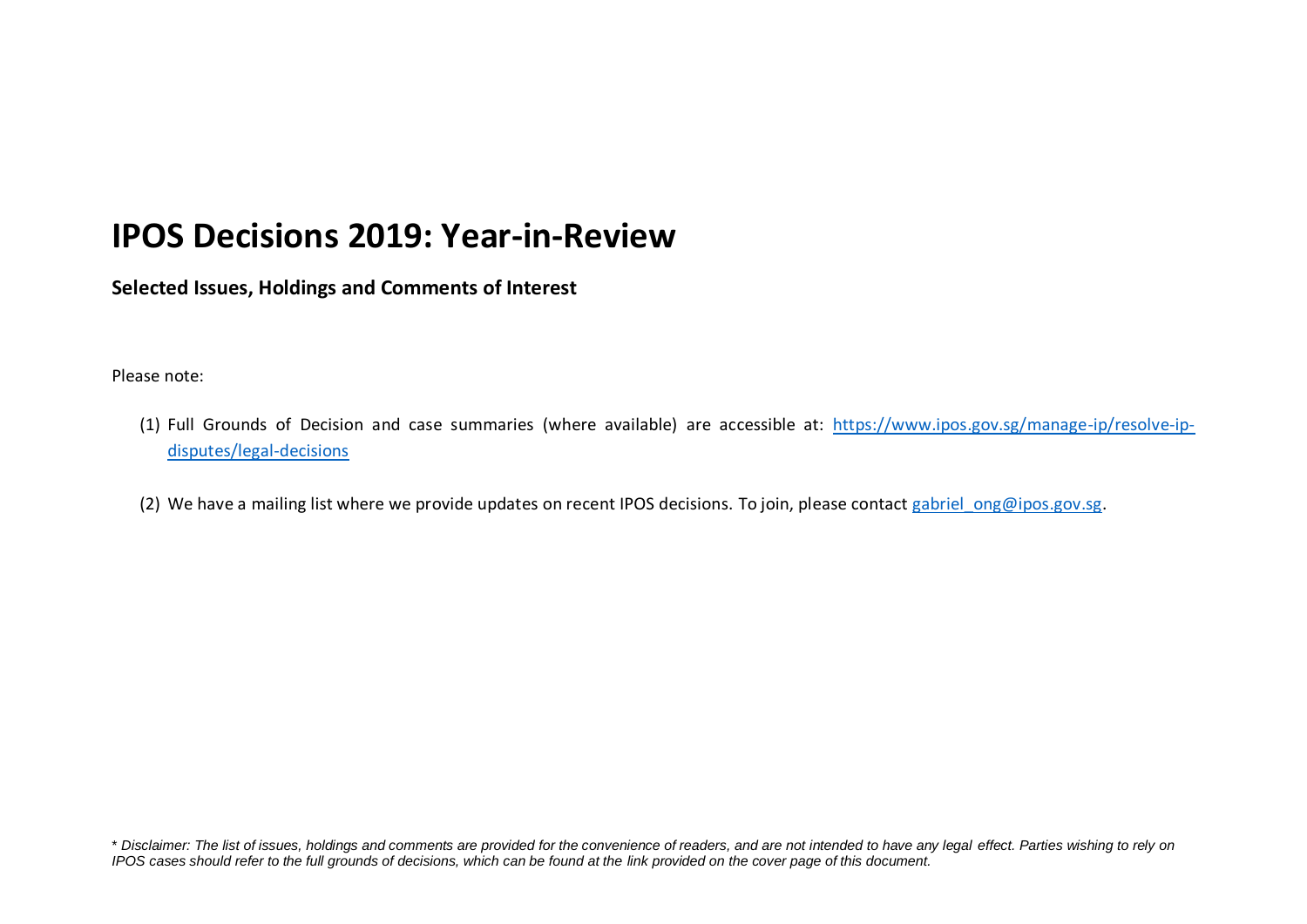## **IPOS CASES IN 2019**

| <b>Case Reference</b>                                                                                                       | Selected Issues, Holdings and Comments of Interest                                                                                                                                                                                                                                                                                                                                                                                                                                                                                                                                                                                                                                                                                                                                                                                                    | Paragraph<br><b>References</b> |
|-----------------------------------------------------------------------------------------------------------------------------|-------------------------------------------------------------------------------------------------------------------------------------------------------------------------------------------------------------------------------------------------------------------------------------------------------------------------------------------------------------------------------------------------------------------------------------------------------------------------------------------------------------------------------------------------------------------------------------------------------------------------------------------------------------------------------------------------------------------------------------------------------------------------------------------------------------------------------------------------------|--------------------------------|
| Swatch AG (Swatch SA)<br>(Swatch Ltd) v Apple Inc.<br>[2019] SGIPOS 1                                                       | Swatch opposed Apple's application to register "IWATCH" in respect of Class 9 goods<br>(including computers, computer hardware, computer peripherals and wireless communications<br>devices). Swatch relied on its earlier trade marks "SWATCH" and "LOUCICH". The<br>Hearing Officer considered the competing marks to be dissimilar. The opposition was ultimately<br>unsuccessful.<br>Point of interest<br>Although "swatch" has a dictionary meaning in the English language ("a sample of cloth or other<br>material"), the Hearing Officer found that the average consumer was likely to view "SWATCH"<br>as an invented word because the word "swatch" as defined in the dictionary is not the sort of<br>word that is used by most people on a regular basis.                                                                                 | $[32]$                         |
| Mahendra Naidu A/L R.<br>Manogaran trading as Sri<br>Sai Traders v Navin<br>Trading Pte. Ltd. [2019]<br>SGIPOS <sub>2</sub> | Invalidation actions were filed against the following registered marks '<br>and "<br>". However, the Registered Proprietor failed to file its evidence in support of<br>the registration by the deadline. Subsequently, the Registered Proprietor made an interlocutory<br>application with a view to obtaining an out-of-time extension of time to file evidence. The<br>interlocutory application was refused, which meant that the Registered Proprietor was taken to<br>have admitted to the facts alleged by the Applicant for invalidity.<br>On the evidence of the Applicant for invalidity, the Hearing Officer found as follows: (a) that the<br>Applicant had first use of "SHREE" and "SHREE GOLD" in Singapore; (b) that the Registered<br>Proprietor's director, known as Boss, used to import the Applicant's goods into Singapore; (c) | $[9] - [18]$                   |

<sup>\*</sup> *Disclaimer: The list of issues, holdings and comments are provided for the convenience of readers, and are not intended to have any legal effect. Parties wishing to rely on IPOS cases should refer to the full grounds of decisions, which can be found at the link provided on the cover page of this document.*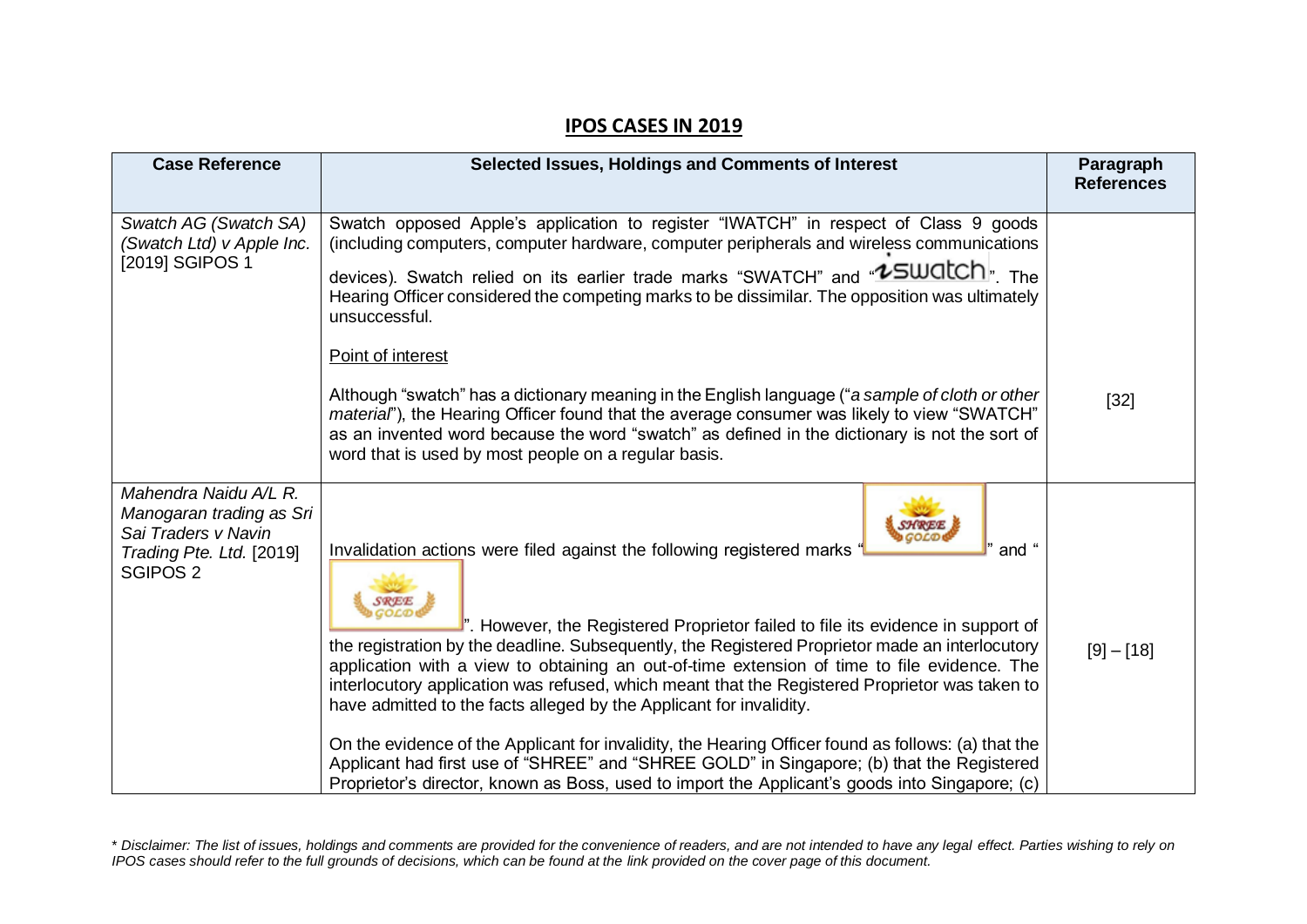| <b>Case Reference</b>                                                                             | Selected Issues, Holdings and Comments of Interest                                                                                                                                                                                                                                                                                                                                                                                                                                         | Paragraph<br><b>References</b> |
|---------------------------------------------------------------------------------------------------|--------------------------------------------------------------------------------------------------------------------------------------------------------------------------------------------------------------------------------------------------------------------------------------------------------------------------------------------------------------------------------------------------------------------------------------------------------------------------------------------|--------------------------------|
|                                                                                                   | that the subject marks were applied for on the very same day that Boss asked the Applicant for<br>pictures of the Applicant's products (on the pretext that he would help to promote them in<br>Singapore); and (d) Boss acted in a manner which suggested that he knew that his actions<br>were not "above board".                                                                                                                                                                        |                                |
|                                                                                                   | The marks were declared invalid on grounds that they had been registered in bad faith.                                                                                                                                                                                                                                                                                                                                                                                                     |                                |
| Guess? Inc v Jen, Chi<br>[2019] SGIPOS 3                                                          | Guess?, Inc, opposed the registration of<br>(the stylised word reads: "Hater"), which<br>was sought to be registered in Class 25 for various items of clothing. It relied on the following<br>earlier registrations in Class 25 (also for various items of clothing):<br>The Hearing Officer found that the marks are dissimilar, and<br>and<br>the opposition failed as a result.                                                                                                         |                                |
| The Scotch Whisky<br>Association v Isetan<br>Mitsukoshi Ltd. [2019]<br>SGIPOS <sub>4</sub>        | This case concerned the Scotch Whisky Association's opposition to Isetan's application to<br>register "I S E TAN TARTAN" in Class 33. Of course, most people would have heard of Scotch<br>whisky, but this case was not about Scotch. It was about "Tartan". More specifically, is "Tartan"<br>a geographical indication designating whisky from Scotland? If so, is it entitled to protection<br>under the Geographical Indications Act (Cap. 117B, 1999 Rev Ed) ("GIA")?                |                                |
| Note: the decision on<br>s7(4)(b)<br><b>TMA</b><br>was<br>reversed by the High<br>Court on appeal | After evaluating the evidence and hearing arguments, the Hearing Officer concluded that there<br>was no evidence to support a finding that "Tartan" is a geographical indication or that it was<br>also accorded protection as a geographical indication in the UK. As such, the grounds of<br>opposition based on the claim that "Tartan" is a geographical indication failed. (In this case:<br>Section 7(7) of the Trade Marks Act (TMA) and Section 7(5) TMA read with Section 6 GIA.) | $[23] - [26]$                  |

<sup>\*</sup> *Disclaimer: The list of issues, holdings and comments are provided for the convenience of readers, and are not intended to have any legal effect. Parties wishing to rely on IPOS cases should refer to the full grounds of decisions, which can be found at the link provided on the cover page of this document.*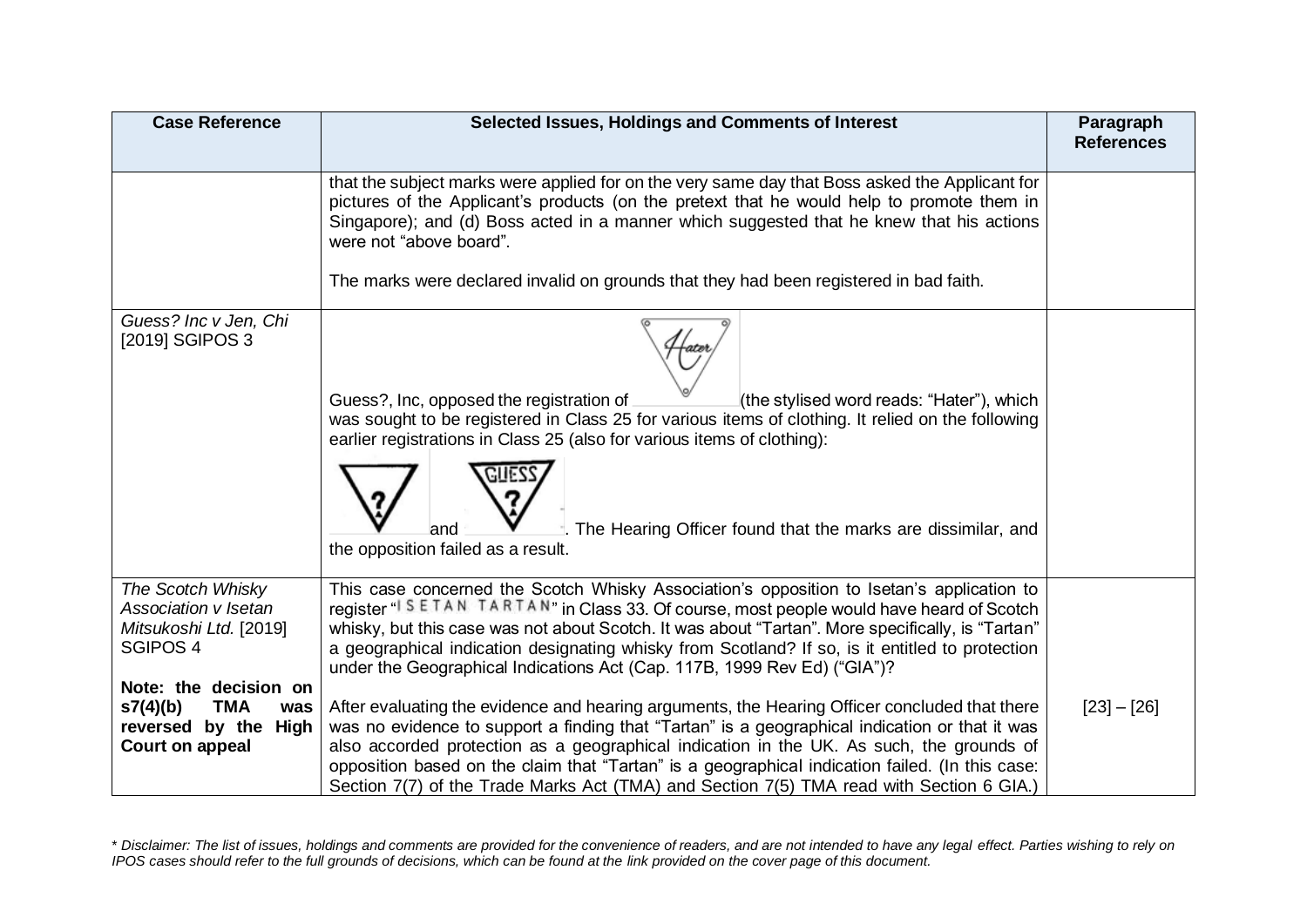| <b>Case Reference</b>                                                    | Selected Issues, Holdings and Comments of Interest                                                                                                                                                                                                                                                                                                                                                                                                                                                                                                                                                                                                                                                                                                                                                                            | Paragraph<br><b>References</b> |
|--------------------------------------------------------------------------|-------------------------------------------------------------------------------------------------------------------------------------------------------------------------------------------------------------------------------------------------------------------------------------------------------------------------------------------------------------------------------------------------------------------------------------------------------------------------------------------------------------------------------------------------------------------------------------------------------------------------------------------------------------------------------------------------------------------------------------------------------------------------------------------------------------------------------|--------------------------------|
|                                                                          | Notably, this is the first time that this tribunal has considered a case under the GIA since it came<br>into force in 1999.                                                                                                                                                                                                                                                                                                                                                                                                                                                                                                                                                                                                                                                                                                   |                                |
|                                                                          | The Scotch Whisky Association also argued that "Tartan" would be deceptive when used in<br>relation to whisky not of Scottish origin, and that the application mark is not distinctive on<br>account of the word "Tartan". Disagreeing with these arguments, the Hearing Officer found that<br>while each Scottish clan may have its own distinctive tartan pattern, tartan patterns are not<br>used exclusively by the Scots and the word "Tartan" is not synonymous with Scotland. Further,<br>the application mark contains the house mark "ISETAN" as the first word, which would either<br>evoke Japan more than Scotland (for those familiar with the mark) or else be considered as a<br>meaningless invented word. Accordingly, the opposition based on Sections $7(4)(b)$ and $7(1)(b)$ ,<br>(c) TMA failed as well. | $[40] - [43]$                  |
|                                                                          | The decision on the ground under $s7(4)(b)$ was reversed by the High Court which found that<br>"Isetan Tartan", when used for whisky that is not Scotch, is of such a nature as to deceive the<br>public as to its geographical origin. In arriving at that conclusion, the court found that: (a) tartan<br>is an iconic symbol of Scotland; (b) the public in Singapore is familiar with tartan, and Scotland<br>more generally; (c) the word "Isetan" in front of "Tartan" does not make the mark any less<br>deceptive; (d) the average consumer of whisky would attach greater significance to the second<br>word "Tartan" and would therefore likely be deceived that the product is from Scotland.                                                                                                                      |                                |
| Singapore Shipping<br>Association and<br><b>Association of Singapore</b> | This case deals with an opposition to amendments to a patent specification proposed by the<br>patent proprietors (in the larger context of a revocation challenge).                                                                                                                                                                                                                                                                                                                                                                                                                                                                                                                                                                                                                                                           | $[86] - [94]$                  |
| Marine Industries v<br>Hitachi, Ltd. and<br>Mitsubishi Shipbuilding      | The Hearing Officer, in considering the factor of "unfair advantage", extended its application to<br>a scenario of monetisation. This went beyond the traditional infringement scenario.                                                                                                                                                                                                                                                                                                                                                                                                                                                                                                                                                                                                                                      |                                |
| Co., Ltd. [2019] SGIPOS<br>5.                                            | On the facts, Hitachi purported to monetise its patent by holding it out in its unamended state<br>to two shipping companies, Sembcorp and Keppel. According to the Opponents, the<br>"advantage" that Hitachi sought to gain was the opportunity to sell or license the patent, and<br>the opportunity to close the deal at a higher price or subject to terms that were more favourable<br>than would otherwise have been the case if the patent were amended.                                                                                                                                                                                                                                                                                                                                                              |                                |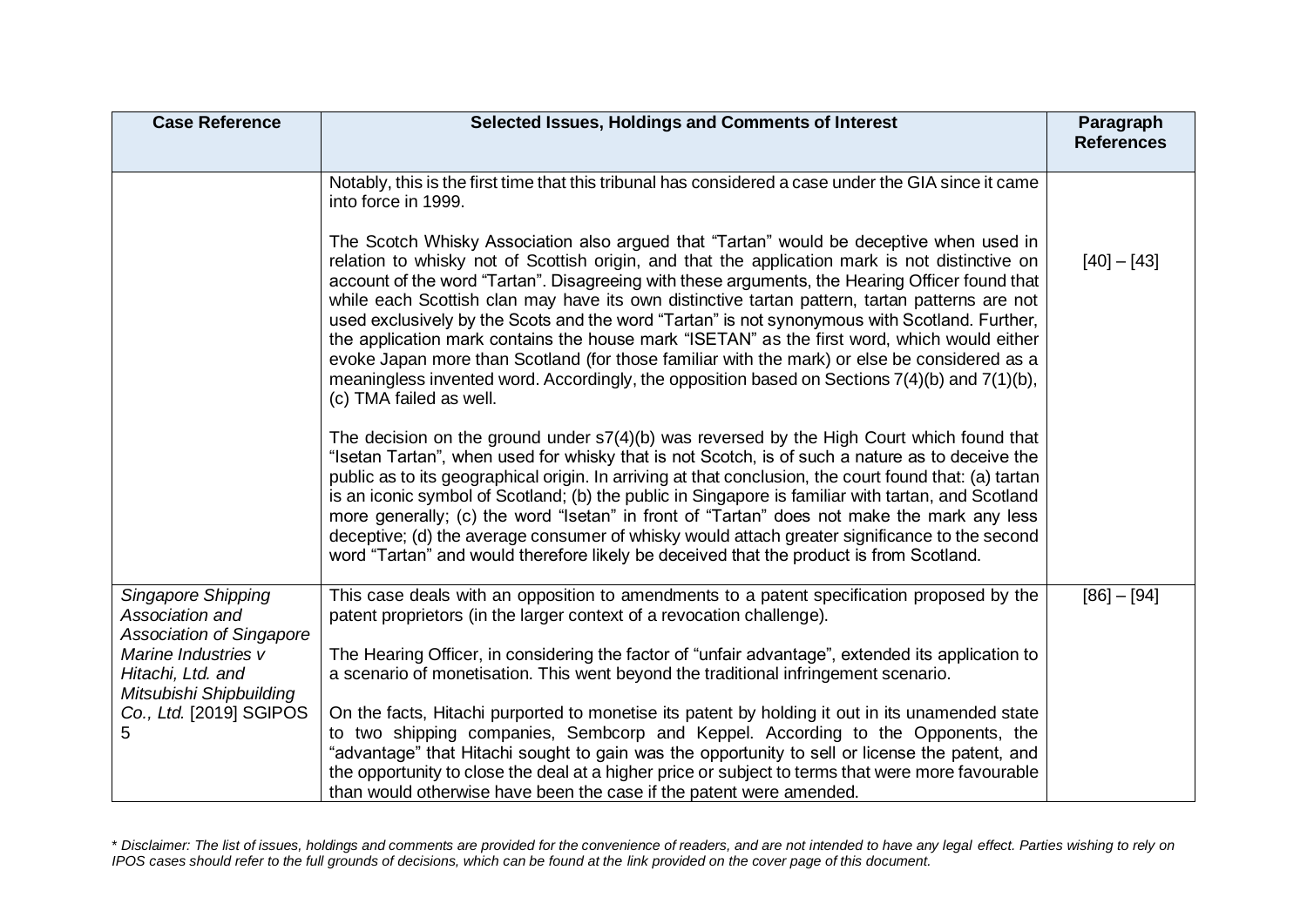| <b>Case Reference</b>                                                        | Selected Issues, Holdings and Comments of Interest                                                                                                                                                                                                                                                                                                                                                                                                                                                                                                                                                                                                                                                                                                                                                                                                                                                                                                    | Paragraph<br><b>References</b> |
|------------------------------------------------------------------------------|-------------------------------------------------------------------------------------------------------------------------------------------------------------------------------------------------------------------------------------------------------------------------------------------------------------------------------------------------------------------------------------------------------------------------------------------------------------------------------------------------------------------------------------------------------------------------------------------------------------------------------------------------------------------------------------------------------------------------------------------------------------------------------------------------------------------------------------------------------------------------------------------------------------------------------------------------------|--------------------------------|
|                                                                              | The Hearing Officer took the view that at the very least, Hitachi should have pointed out that<br>some amendment to the patent was likely to be necessary. Instead, it appeared from the<br>evidence that Hitachi continued to base their discussions around the unamended patent,<br>producing a brochure depicting the unamended claims. A misleading statement was also made<br>by the marketing agents acting for Hitachi.<br>The Hearing Officer found that the Proprietors' unreasonable delay in applying for an<br>amendment was compounded by the behaviour of Hitachi in their discussions with Keppel and<br>Sembcorp. Using the words of Lee J in Ship's Equipment Centre Bremen GmbH v Fuji Trading<br>(Singapore) Pte Ltd [2015] 4 SLR 781 at [155], the Proprietors' actions could be considered as<br>"covetous conduct". The opposition therefore succeeded and the proposed amendments to the<br>patent specification were refused. |                                |
| The Patissier LLP v Aalst<br>Chocolate Pte Ltd [2019]<br>SGIPOS <sub>6</sub> | In this dispute, The Patissier sought an order for revocation of Aalst Chocolate's trade mark<br>tissier<br>in Class 30 on grounds of non-use. (Also see related<br>registration for<br>dispute in [2019] SGIPOS 7 summarised below.)<br>Aalst Chocolate conceded that there was no evidence of any use of the impugned mark in the<br>exact form in which it had been registered, and that its best evidence of use was as follows:<br>ND - 3515<br>of Number: A122345478<br>d Bachman                                                                                                                                                                                                                                                                                                                                                                                                                                                               | $[23] - [59]$                  |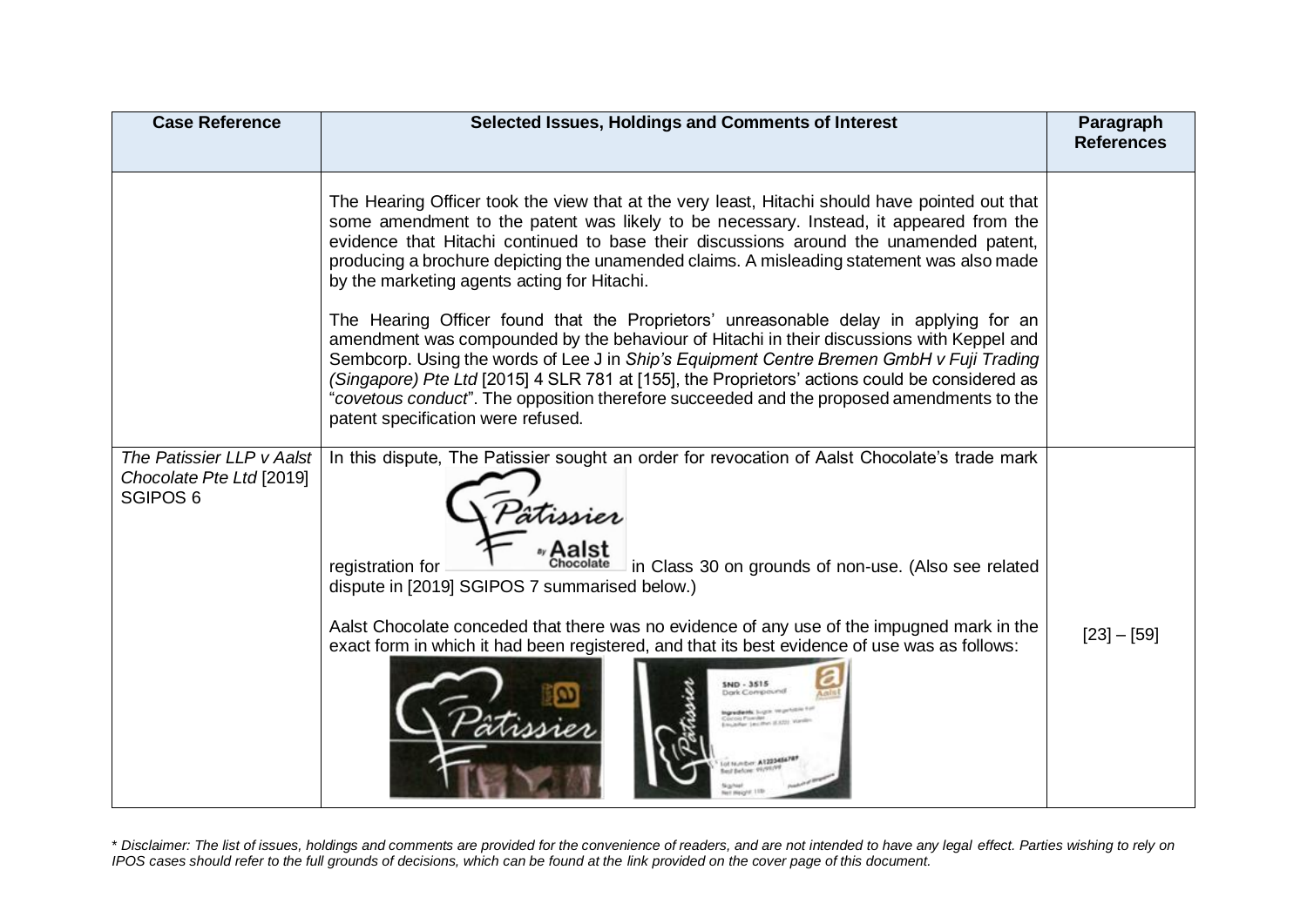| <b>Case Reference</b>                                                                                            | Selected Issues, Holdings and Comments of Interest                                                                                                                                                                                                                                                                                                                                                                                                                                                                                                                                                                                              | Paragraph<br><b>References</b> |
|------------------------------------------------------------------------------------------------------------------|-------------------------------------------------------------------------------------------------------------------------------------------------------------------------------------------------------------------------------------------------------------------------------------------------------------------------------------------------------------------------------------------------------------------------------------------------------------------------------------------------------------------------------------------------------------------------------------------------------------------------------------------------|--------------------------------|
|                                                                                                                  | The IP Adjudicator held the above use was insufficient to show use of the impugned mark, and<br>made an order for revocation.                                                                                                                                                                                                                                                                                                                                                                                                                                                                                                                   |                                |
| Aalst Chocolate Pte Ltd v<br>The Patissier LLP [2019]<br><b>SGIPOS 7</b>                                         | In this related dispute (see [2019] SGIPOS 6), Aalst Chocolate was unsuccessful in obtaining<br>a declaration of invalidity in respect of the following mark, registered by The Patissier in Classes<br>30 and 35, on grounds that the mark is devoid of any distinctive character and/or descriptive.<br>The Patissier                                                                                                                                                                                                                                                                                                                         |                                |
|                                                                                                                  | This decision sets out the approach to marks with foreign word elements e.g. the French word<br>"Patissier" in this case. The Registrar then considered the evidence and found that the mark<br>"The Patissier" was not descriptive and not devoid of any distinctive character at the relevant<br>date in 2005.<br>If the concern is that the trade mark has become the common name in the trade for the product<br>or service in respect of which it is registered due to the acts or inactivity of the proprietor, the<br>solution would be to seek revocation of the registration under Section 22(1)(c) of the Trade<br>Marks Act instead. | $[42] - [73]$                  |
| <b>CTBAT International Co.</b><br>Limited v N.V. Sumatra<br><b>Tobacco Trading</b><br>Company [2019]<br>SGIPOS 8 | CTBAT International ("Opponent") and N.V. Sumatra Tobacco Trading Company ("Applicant")<br>are in the tobacco business. The instant dispute concerned the following trade mark application,<br>sought to be registered by the Applicant in Class 34 for various tobacco products and related<br>goods:                                                                                                                                                                                                                                                                                                                                          |                                |

<sup>\*</sup> *Disclaimer: The list of issues, holdings and comments are provided for the convenience of readers, and are not intended to have any legal effect. Parties wishing to rely on IPOS cases should refer to the full grounds of decisions, which can be found at the link provided on the cover page of this document.*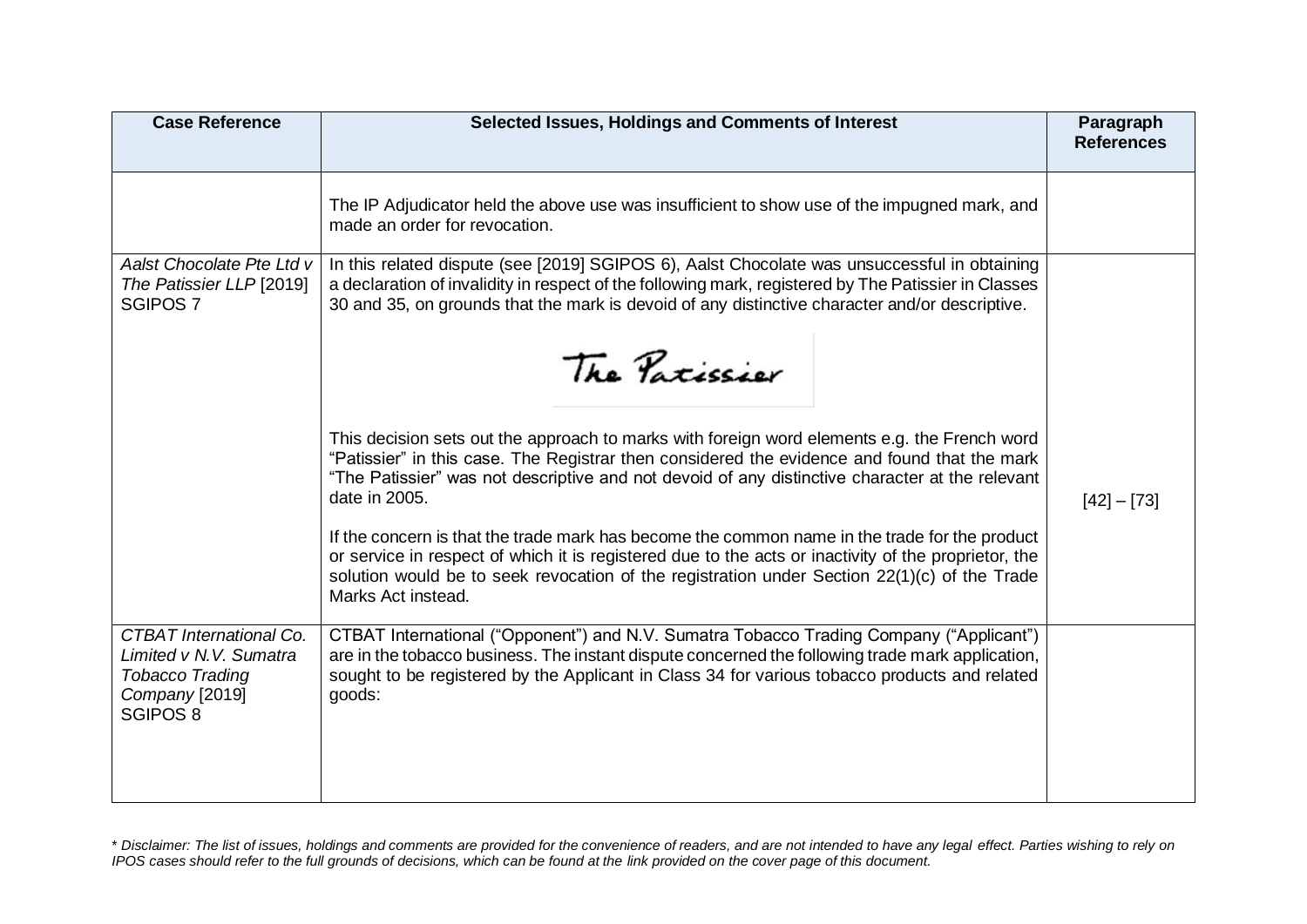| <b>Case Reference</b> | Selected Issues, Holdings and Comments of Interest                                                                                                                                            | Paragraph<br><b>References</b> |
|-----------------------|-----------------------------------------------------------------------------------------------------------------------------------------------------------------------------------------------|--------------------------------|
|                       | <b>Tri Happiness</b><br>福・禄・寿<br>ily Thurlow Prays<br><b>Tri Happiness</b><br>福・禄 寿<br><b><i>Chairman Composition</i></b>                                                                     |                                |
|                       | The Opponent's sole ground of opposition was that the mark was applied for in bad faith.                                                                                                      |                                |
|                       | Interestingly, a few days prior to the commencement of the instant action, the Opponent had                                                                                                   |                                |
|                       | commenced separate proceedings to revoke the Applicant's "In Happless" registered trade mark<br>(also registered in Class 34 for various tobacco products and related goods) for non-use. The |                                |
|                       | Applicant did not resist the revocation action and the "Trl Hoppless"" mark was later revoked for non-<br>use.                                                                                |                                |
|                       | The Opponent's case on bad faith may be summarised as follows:                                                                                                                                |                                |
|                       | (i) The Applicant has no bona fide intention to use the Application Mark in Singapore;                                                                                                        |                                |
|                       | (ii) The Applicant's "track record of applying to register other tobacco proprietors' trade marks";                                                                                           |                                |

<sup>\*</sup> *Disclaimer: The list of issues, holdings and comments are provided for the convenience of readers, and are not intended to have any legal effect. Parties wishing to rely on IPOS cases should refer to the full grounds of decisions, which can be found at the link provided on the cover page of this document.*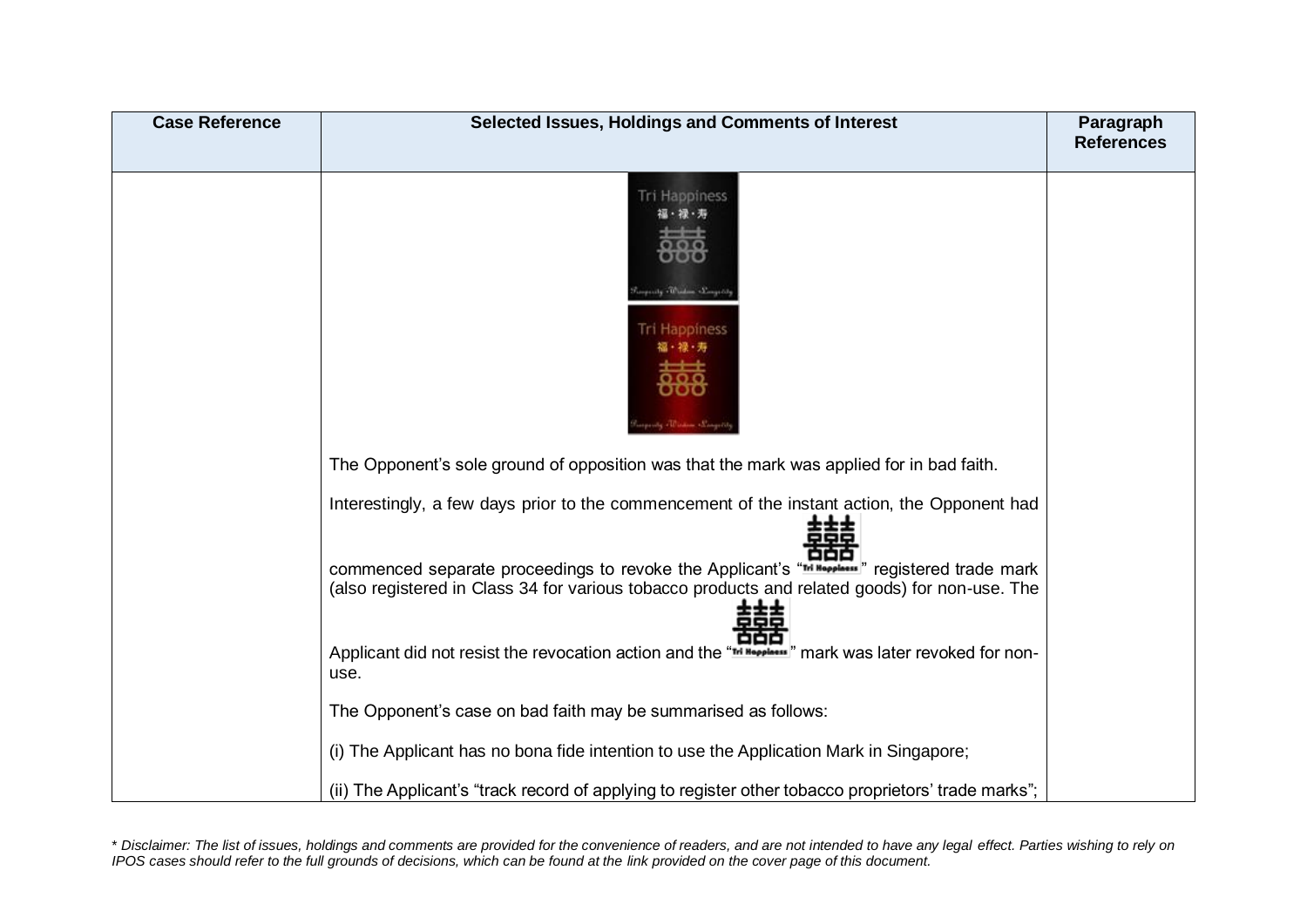| <b>Case Reference</b>                                                                                                                                                                     | Selected Issues, Holdings and Comments of Interest                                                                                                                                                                                                                                                                                                                                                                                                                                                                                                                            | Paragraph<br><b>References</b>                             |
|-------------------------------------------------------------------------------------------------------------------------------------------------------------------------------------------|-------------------------------------------------------------------------------------------------------------------------------------------------------------------------------------------------------------------------------------------------------------------------------------------------------------------------------------------------------------------------------------------------------------------------------------------------------------------------------------------------------------------------------------------------------------------------------|------------------------------------------------------------|
|                                                                                                                                                                                           | (iii) The Applicant did not discharge its duty to investigate into the bona fides of the Application<br>Mark before seeking registration; and<br>(iv) The Applicant's knowledge of third party registration and use of similar marks.                                                                                                                                                                                                                                                                                                                                         | $[34]-[37], [40]-$<br>$[42]$ , $[45]$ - $[50]$<br>and [52] |
|                                                                                                                                                                                           | After considering the evidence (including that which was given during cross-examination of the<br>Applicant's witness) and the parties' submissions, the Hearing Officer arrived at the conclusion<br>that the Opponent had not established a case of bad faith, and so dismissed the opposition.                                                                                                                                                                                                                                                                             |                                                            |
| Application for<br>Confidentiality<br>Safeguards by TWG Tea<br>Company Pte. Ltd. and<br>Objection Thereto by T2<br>Singapore Pte. Ltd. &<br>Tea Too Pty Ltd [2019]<br>SGIPOS <sub>9</sub> | T2 Singapore & Tea Too ("Opponents") opposed applications by TWG Tea ("Applicant") to<br>register "SINGAPORE BREAKFAST", "NEW YORK BREAKFAST", "LONDON BREAKFAST"<br>and "CARAVAN" for tea and other goods in Class 30 ("the Subject Marks"). The Opponents'<br>case, among other things, was that the marks are devoid of any distinctive character and/or<br>descriptive. In order to meet this allegation, the Applicant intended to tender evidence of<br>acquired distinctiveness through use.                                                                           |                                                            |
|                                                                                                                                                                                           | However, the Applicant wanted safeguards in place before it was prepared to disclose certain<br>advertising expenditure and sales figures (referred to in the decision as "Marketing Figures"<br>and "Sales Figures" respectively) which were said to be confidential. These safeguards<br>included: confidentiality undertakings, indemnities, and consent to injunctive relief in the event<br>of any threatened or actual breach of the undertakings. As the Opponents were unwilling to<br>agree to the proposed terms, the interlocutory dispute proceeded to a hearing. | $[10]$                                                     |
|                                                                                                                                                                                           | The Hearing Officer noted the competing public interests of: (1) open justice and ensuring a fair<br>trial in which both parties have unfettered access to all relevant material; and (2) ensuring that<br>confidential information of one party does not come into the public domain or become exposed<br>to the possibility of misuse by the other party.                                                                                                                                                                                                                   | $[16] - [19]$                                              |
|                                                                                                                                                                                           | The Hearing Officer was of the view that, as a starting point, confidentiality undertakings should<br>not be imposed in cases where a party is seeking confidentiality protection over information<br>which it voluntarily puts forward in support of its case. Since the Applicant is relying on the                                                                                                                                                                                                                                                                         | $[20] - [32]$                                              |

<sup>\*</sup> *Disclaimer: The list of issues, holdings and comments are provided for the convenience of readers, and are not intended to have any legal effect. Parties wishing to rely on IPOS cases should refer to the full grounds of decisions, which can be found at the link provided on the cover page of this document.*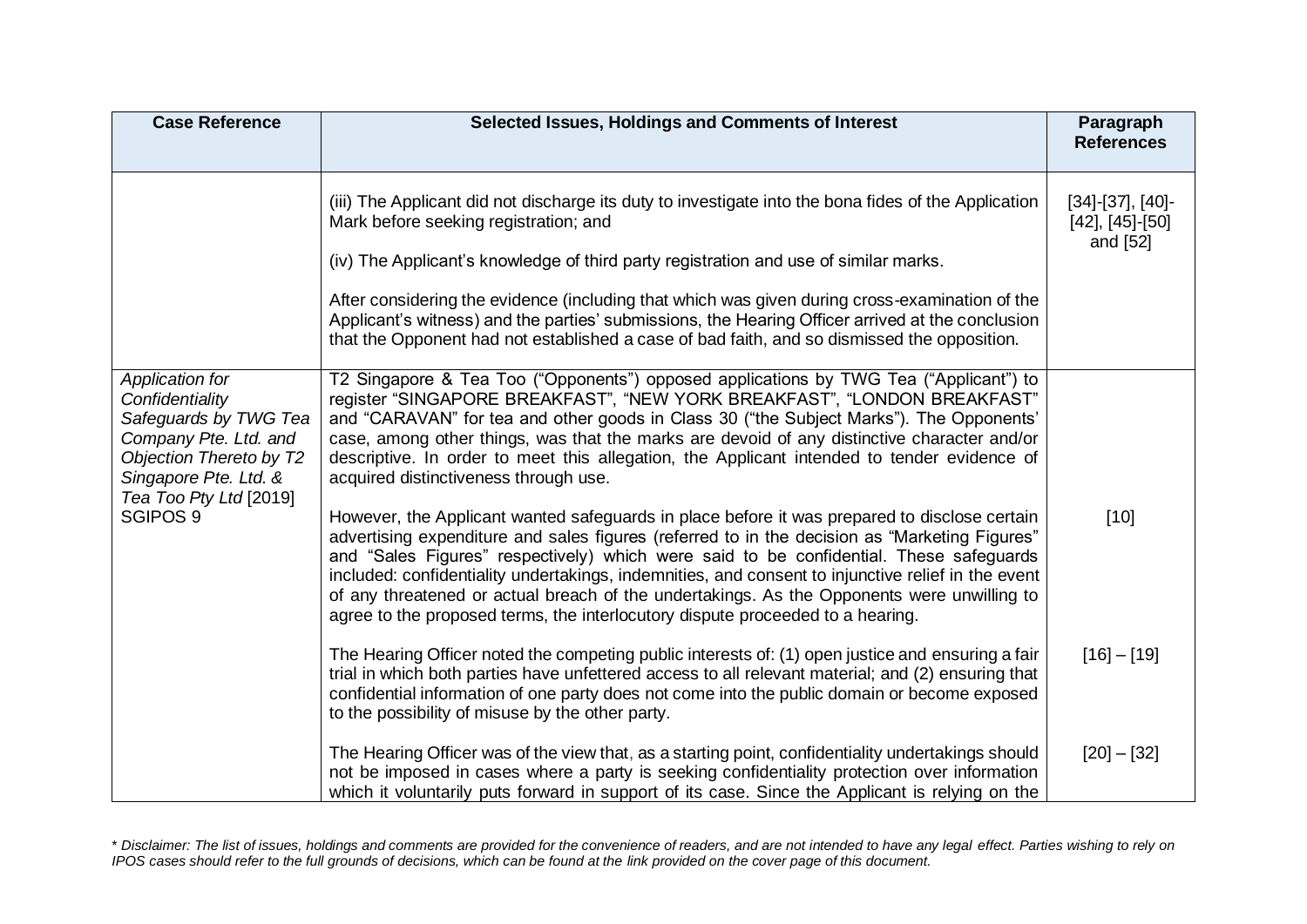| <b>Case Reference</b>                                                                                   | Selected Issues, Holdings and Comments of Interest                                                                                                                                                                                                                                                                                                                                                                                                                                                                                                      | Paragraph<br><b>References</b> |
|---------------------------------------------------------------------------------------------------------|---------------------------------------------------------------------------------------------------------------------------------------------------------------------------------------------------------------------------------------------------------------------------------------------------------------------------------------------------------------------------------------------------------------------------------------------------------------------------------------------------------------------------------------------------------|--------------------------------|
|                                                                                                         | Marketing and Sales Figures to argue that it should be entitled to a monopoly over the Subject<br>Marks, a strong argument can be made that it is only reasonable that these figures should be<br>made available to other traders against whom this monopoly may be asserted. Furthermore, it<br>is unfair to impose confidentiality obligations on a party in respect of information which it never<br>asked for in the first place.                                                                                                                   |                                |
|                                                                                                         | However, confidentiality safeguards could be imposed by the Registrar where there is a<br>compelling case for doing so. Some (non-exhaustive) factors to consider in this regard would<br>include: (a) the importance of the information to the issues in dispute; (b) the degree to which<br>the information is confidential; (c) how current the information is; (d) whether the parties are<br>competitors; (e) the extent of prejudice should the confidential information be disclosed to its<br>competitor; and (f) the stage of the proceedings. | $[33] - [34]$                  |
|                                                                                                         | On the facts of the case, the Hearing Officer was of the view that some confidentiality<br>safeguards should be put in place, including that the confidential information should not be used<br>for any purposes other than the IPOS proceedings. He also made a confidentiality order in<br>relation to the Applicant's Sales Figures by restricting disclosure to select individuals. However,<br>the Hearing Officer declined to grant the Applicant's remaining requests.                                                                           | $[35] - [45]$                  |
|                                                                                                         | As far as we are aware, this is the first time that a Singapore court or tribunal has had to<br>adjudicate on these issues.                                                                                                                                                                                                                                                                                                                                                                                                                             |                                |
| <b>Tiger Coatings GMBH &amp;</b><br>Co. KG v Seng Fong<br>Paints Pte Ltd [2019]<br>SGIPOS <sub>10</sub> | Seng Fong Paints applied to register the following trade marks in Class 2 in respect of "paints":<br><b>LNK Brand</b><br><b>LNK Brand</b>                                                                                                                                                                                                                                                                                                                                                                                                               | $[72] - [81]$                  |
|                                                                                                         |                                                                                                                                                                                                                                                                                                                                                                                                                                                                                                                                                         |                                |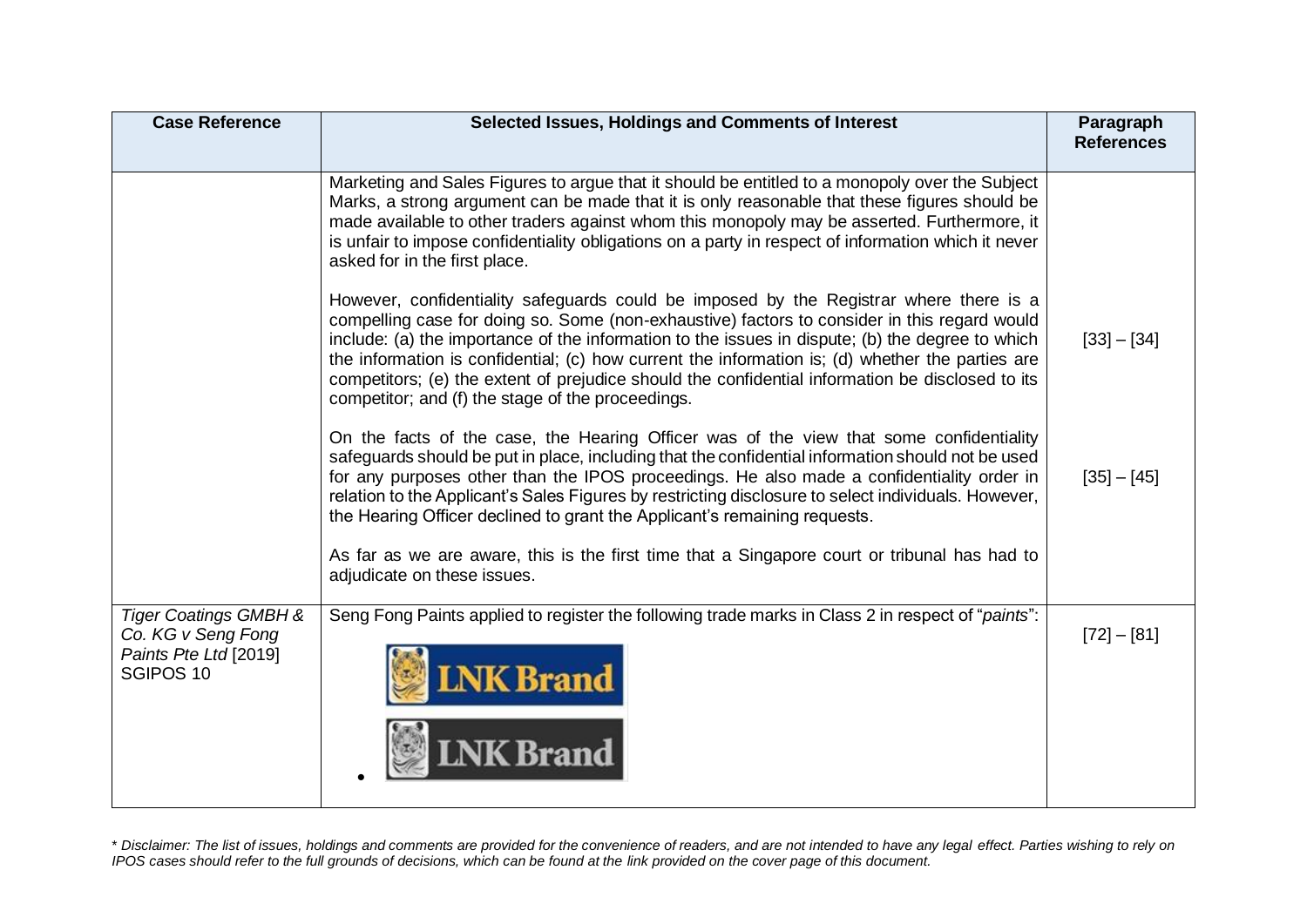| <b>Case Reference</b> | Selected Issues, Holdings and Comments of Interest                                                                                                                                                                                                                                                                                                                                                                                                                                                     | Paragraph<br><b>References</b> |
|-----------------------|--------------------------------------------------------------------------------------------------------------------------------------------------------------------------------------------------------------------------------------------------------------------------------------------------------------------------------------------------------------------------------------------------------------------------------------------------------------------------------------------------------|--------------------------------|
|                       | <b>LNK Coatings</b>                                                                                                                                                                                                                                                                                                                                                                                                                                                                                    |                                |
|                       | <b>NK Coatings</b>                                                                                                                                                                                                                                                                                                                                                                                                                                                                                     |                                |
|                       | The applications were opposed by Tiger Coatings, which relied on, among other things, the<br>following earlier trade marks registered in Class 2 for "paints":                                                                                                                                                                                                                                                                                                                                         |                                |
|                       | <b>TIGER</b>                                                                                                                                                                                                                                                                                                                                                                                                                                                                                           |                                |
|                       |                                                                                                                                                                                                                                                                                                                                                                                                                                                                                                        |                                |
|                       |                                                                                                                                                                                                                                                                                                                                                                                                                                                                                                        |                                |
|                       | The pleaded grounds of opposition were: ss $8(2)(b)$ and $8(7)(a)$ Trade Marks Act.                                                                                                                                                                                                                                                                                                                                                                                                                    |                                |
|                       | While the application marks contain a representation of a tiger, the word "TIGER" itself does<br>not appear. Thus, an important issue which the IP Adjudicator had to decide was whether the<br>competing marks were similar notwithstanding that the application marks did not contain the<br>word "TIGER". The IP Adjudicator discussed and left open the possibility that in some<br>instances, there could be conceptual similarity between a word mark and a pictorial<br>representation thereof. |                                |

<sup>\*</sup> *Disclaimer: The list of issues, holdings and comments are provided for the convenience of readers, and are not intended to have any legal effect. Parties wishing to rely on IPOS cases should refer to the full grounds of decisions, which can be found at the link provided on the cover page of this document.*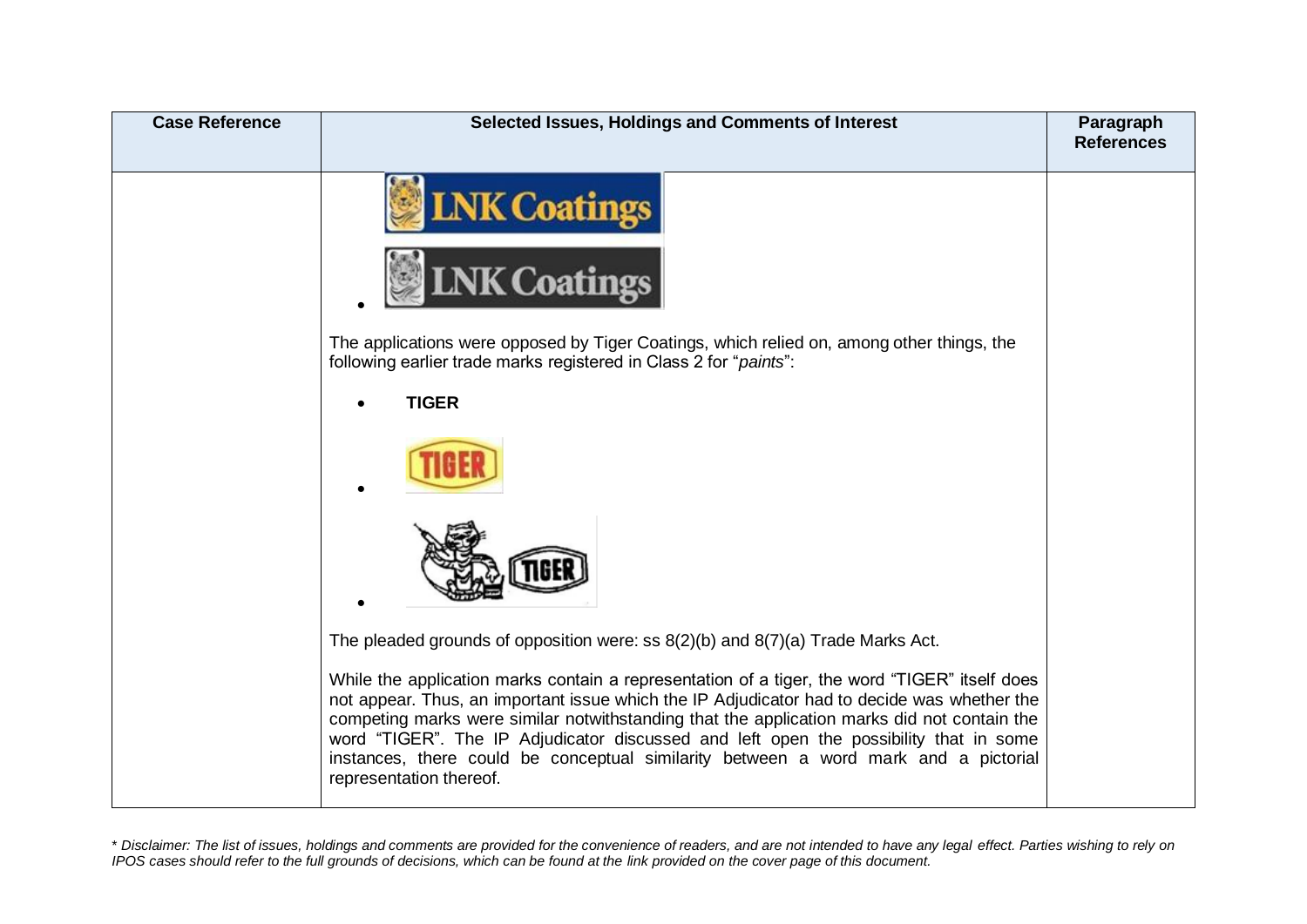| <b>Case Reference</b>                                                                                                      | Selected Issues, Holdings and Comments of Interest                                                                                                                                                                                                                                                                                                                                                                                                                                                                                                                                                                                                                                                                                                                                                                                                                              | Paragraph<br><b>References</b> |
|----------------------------------------------------------------------------------------------------------------------------|---------------------------------------------------------------------------------------------------------------------------------------------------------------------------------------------------------------------------------------------------------------------------------------------------------------------------------------------------------------------------------------------------------------------------------------------------------------------------------------------------------------------------------------------------------------------------------------------------------------------------------------------------------------------------------------------------------------------------------------------------------------------------------------------------------------------------------------------------------------------------------|--------------------------------|
|                                                                                                                            | Ultimately, the IP Adjudicator found the competing marks to be visually, aurally and<br>conceptually dissimilar. Since an opposition on the pleaded grounds cannot be sustained where<br>the marks are dissimilar, the action was dismissed.                                                                                                                                                                                                                                                                                                                                                                                                                                                                                                                                                                                                                                    |                                |
| Abbott Laboratories v<br>Société Des Produits<br>Nestlé S.A. [2019]<br>SGIPOS <sub>11</sub><br><b>Note: Appeal Pending</b> | Nestlé applied to register "HM-O" in respect of the following:<br>Class 5<br>Nutritional supplements; dietetic supplements for medical use; dietetic substances, beverages<br>and foodstuffs for medical and clinical use; food for babies; lacteal flour for babies; powdered<br>milk for babies; nutritional supplements for medical use for pregnant women and breastfeeding<br>mothers; vitamin preparations.                                                                                                                                                                                                                                                                                                                                                                                                                                                               |                                |
|                                                                                                                            | Class 29<br>Cooked dishes based on vegetables, potatoes, fruits, meat, poultry, fish and seafood products;<br>milk; dairy products; milk substitutes; milk beverages, milk predominating; milk-based<br>beverages containing cereals and/or chocolate; yogurts; soya milk (milk substitute).                                                                                                                                                                                                                                                                                                                                                                                                                                                                                                                                                                                    |                                |
|                                                                                                                            | Abbott Laboratories opposed the application on grounds that the application should be refused<br>on grounds of descriptiveness and/or non-distinctiveness (i.e. s 7(1)(c) and/or 7(1)(b) Trade<br>Marks Act).                                                                                                                                                                                                                                                                                                                                                                                                                                                                                                                                                                                                                                                                   |                                |
|                                                                                                                            | After considering the evidence, the Hearing Officer allowed the opposition on both pleaded<br>grounds. In so doing, he made, inter alia, the following findings. The term "human milk<br>oligosaccharides" (which are a group of milk sugars present in human breast milk) was<br>commonly abbreviated as "HMO(s)" prior to the relevant date. The abbreviation appeared to<br>have been first used by a segment of the scientific community, healthcare professionals, and<br>companies in the field of infant nutrition or health supplements. Sometime prior to the relevant<br>date of the assessment, scientific breakthroughs allowed product manufacturers to be able to<br>introduce HMOs as an ingredient in infant formula milk. Efforts by various companies (including<br>Nestlé) were made to educate the public about what HMOs are, especially for products that |                                |

<sup>\*</sup> *Disclaimer: The list of issues, holdings and comments are provided for the convenience of readers, and are not intended to have any legal effect. Parties wishing to rely on IPOS cases should refer to the full grounds of decisions, which can be found at the link provided on the cover page of this document.*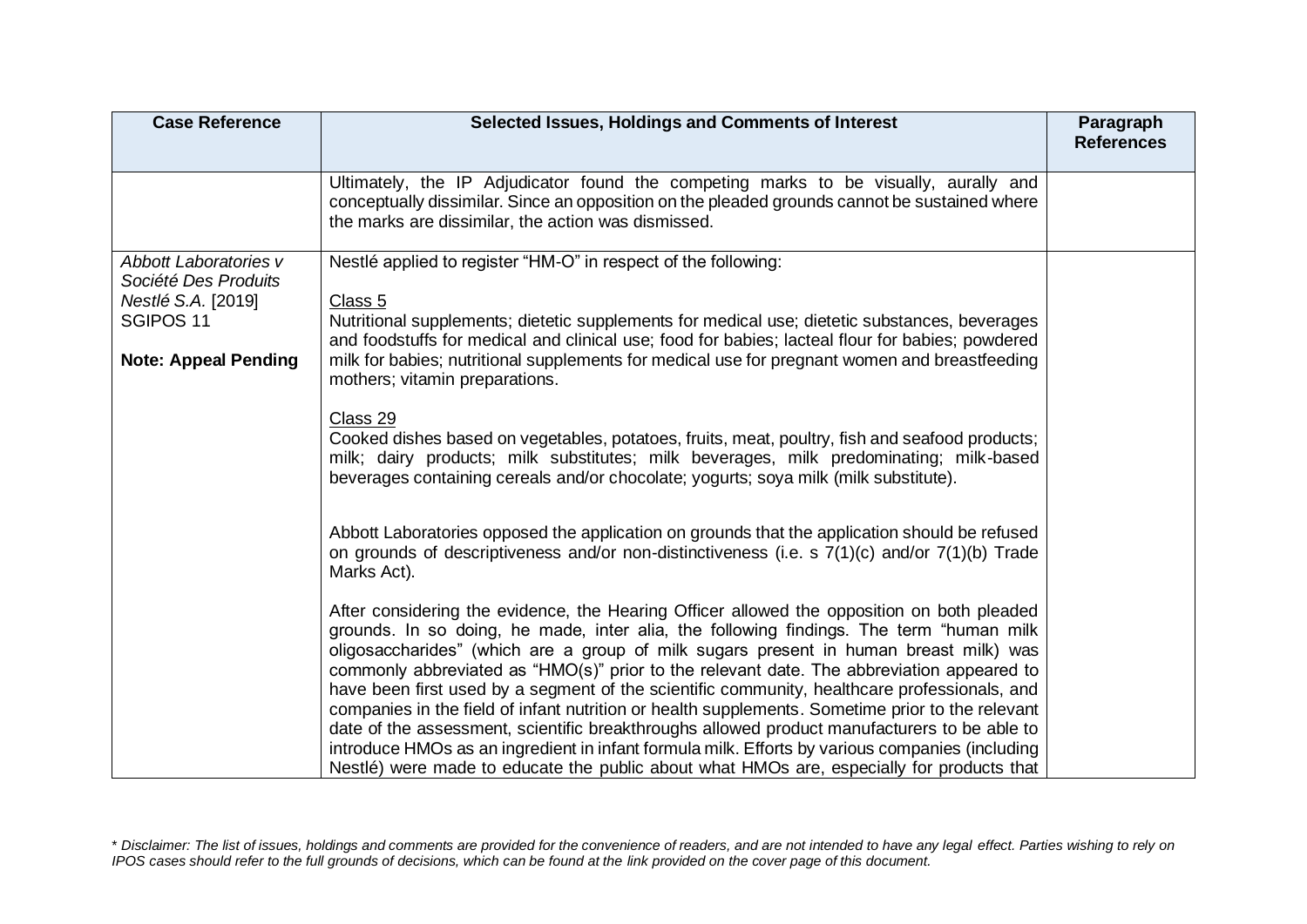| <b>Case Reference</b>                                              | Selected Issues, Holdings and Comments of Interest                                                                                                                                                                                                                                                                                                                                                                                                                                                                                                                                                                                                                                                                                                                                                                        | Paragraph<br><b>References</b> |
|--------------------------------------------------------------------|---------------------------------------------------------------------------------------------------------------------------------------------------------------------------------------------------------------------------------------------------------------------------------------------------------------------------------------------------------------------------------------------------------------------------------------------------------------------------------------------------------------------------------------------------------------------------------------------------------------------------------------------------------------------------------------------------------------------------------------------------------------------------------------------------------------------------|--------------------------------|
|                                                                    | contain one or more HMO strains as an ingredient. On the flip slide, there was no evidence that<br>any trader had used "HMO" in the marketplace as a trade mark: a badge of origin.                                                                                                                                                                                                                                                                                                                                                                                                                                                                                                                                                                                                                                       |                                |
|                                                                    | The Hearing Officer also rejected Nestlé's argument that the application mark was distinctive<br>as a whole on account of the presence of the hyphen in "HM-O". The hyphen was found to be<br>insignificant. Moreover, a hyphen serves a joining function, and seeks to ensure that a reader<br>would read the elements together.                                                                                                                                                                                                                                                                                                                                                                                                                                                                                         |                                |
| Dentsply Sirona Inc. v<br>Tomy Incorporated<br>[2019] SGIPOS 13    | This was a trade mark invalidation action commenced by Dentsply Sirona against the following<br>trade marks owned by Tomy Incorporated: "MICROARCH", "SENTALLOY" and "BIOFORCE"<br>(all in Class 10 in respect of orthodontics goods).                                                                                                                                                                                                                                                                                                                                                                                                                                                                                                                                                                                    |                                |
| <b>Note: Appeal Pending</b>                                        | The IP Adjudicator found that (a) the parties had been in a pre-existing commercial relationship<br>relating to the manufacture, sale and distribution of orthodontics products; (b) one of the<br>agreements governing the commercial relationship between the parties contemplated that<br>ownership of IP rights in respect of "MICROARCH", "SENTALLOY" and "BIOFORCE" would<br>vest in Dentsply Sirona only; and (c) Tomy Incorporated's action of knowingly registering the<br>subject marks, despite the aforementioned contractual agreement, was tantamount to trade<br>mark hijacking, which fell outside the scope of acceptable commercial behaviour. Accordingly,<br>the IP Adjudicator concluded that the subject marks had been applied for in bad faith and<br>declared their registrations to be invalid. |                                |
| Harvard Club of<br>Singapore v President<br>and Fellows of Harvard | In this interesting dispute, Harvard Club of Singapore crossed swords with President and<br>Fellows of Harvard College (better known as Harvard University).                                                                                                                                                                                                                                                                                                                                                                                                                                                                                                                                                                                                                                                              |                                |
| College [2019] SGIPOS<br>14                                        | One of the benefits from graduating from Harvard is the alumni network. Access to the official<br>Harvard alumni network is through Harvard Clubs, which (with very few exceptions) only<br>Harvard graduates may join. There are around 200 Harvard Clubs worldwide. Most of them are                                                                                                                                                                                                                                                                                                                                                                                                                                                                                                                                    |                                |
| <b>Note: Appeal Pending</b>                                        | known as "Harvard Club of [Location]". All official Harvard Clubs are supported by the Harvard<br>Alumni Association or "HAA" for short.                                                                                                                                                                                                                                                                                                                                                                                                                                                                                                                                                                                                                                                                                  |                                |

<sup>\*</sup> *Disclaimer: The list of issues, holdings and comments are provided for the convenience of readers, and are not intended to have any legal effect. Parties wishing to rely on IPOS cases should refer to the full grounds of decisions, which can be found at the link provided on the cover page of this document.*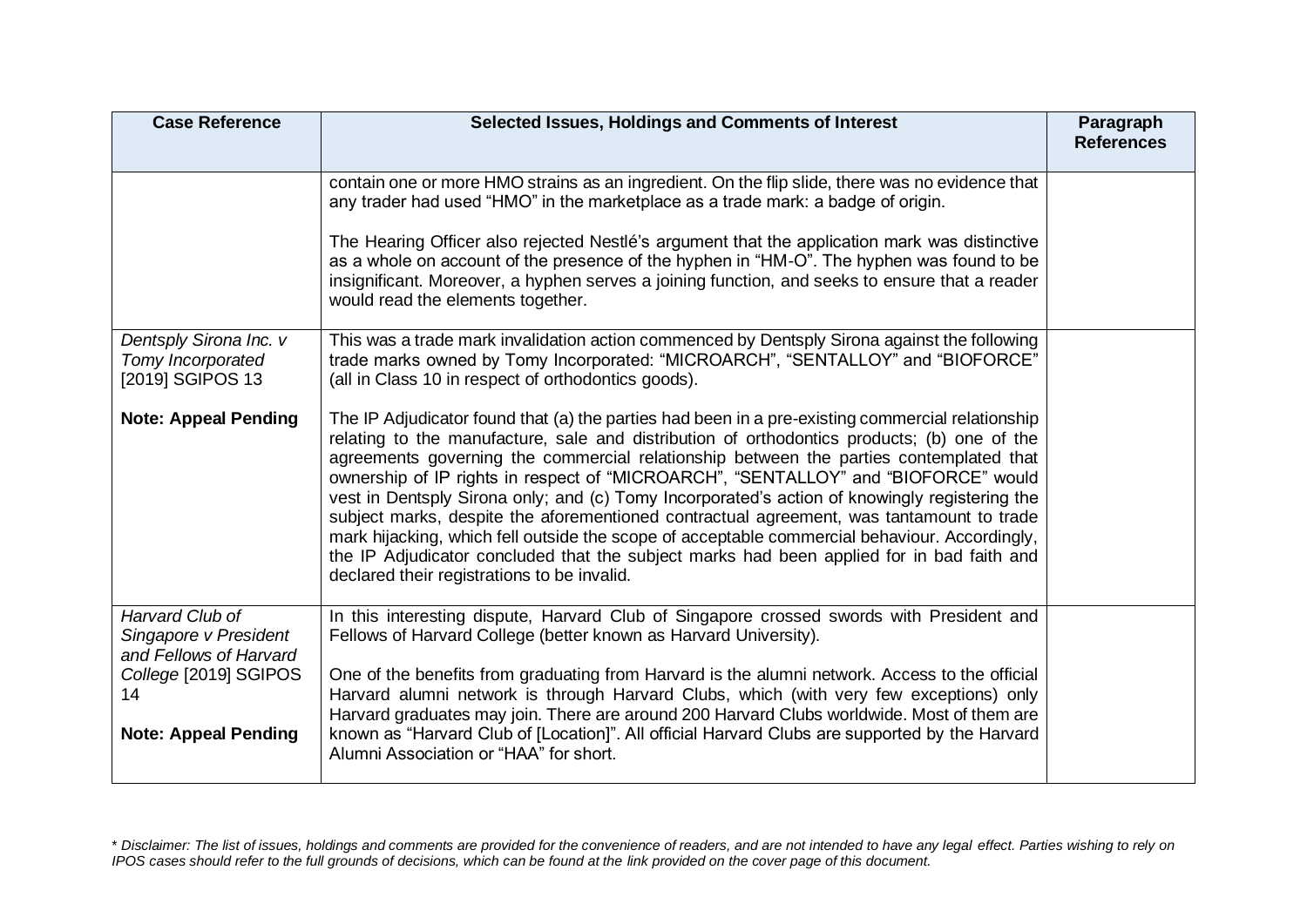| <b>Case Reference</b> | Selected Issues, Holdings and Comments of Interest                                                                                                                                                                                                                                                                                                                                                                                                                                                                                                                                                             | Paragraph<br><b>References</b> |
|-----------------------|----------------------------------------------------------------------------------------------------------------------------------------------------------------------------------------------------------------------------------------------------------------------------------------------------------------------------------------------------------------------------------------------------------------------------------------------------------------------------------------------------------------------------------------------------------------------------------------------------------------|--------------------------------|
|                       | For 45 years (since 1969), Harvard Club of Singapore was formally affiliated with Harvard<br>University. But, in 2015, the relationship between the parties came to an end. This milestone<br>event, which formed an important part of the backdrop to the dispute, took place during the time<br>that Dr Irene Lee was President. Dr Lee first took office in November 2011, and she devoted<br>significant time and effort towards improving the club's administration and infrastructure and<br>advancing the interests of Harvard alumni in Singapore. In this regard, she worked closely with<br>the HAA. |                                |
|                       | However, things changed dramatically later on. In April 2014, the HAA indicated that it wanted<br>to see a change of leadership within the club (which meant that Dr Lee would have to step<br>down). Despite this, in November 2014, Dr Lee stood for presidency in the elections and was<br>once again voted in as President. Thereafter, she was accused of breaching HAA rules (one of<br>which said that a President may serve no more than a three-year term). In the months that<br>followed, there were calls from certain quarters within the club for her to call an EGM.                            |                                |
|                       | Various things happened, but in the end, no EGM was called and Dr Lee remained in office as<br>President. This led to the HAA terminating the relationship in May 2015. As a result, the Club<br>lost Harvard University's permission to use the names "Harvard" and "Harvard Club" (as well<br>as other university trade marks). From that point on, Harvard Club of Singapore was no longer<br>an official Harvard Club. Subsequently, the HAA recognised "Harvard University Alumni<br>Association of Singapore" as the official club for Harvard alumni in Singapore.                                      |                                |
|                       | In December 2014, while the events described above were still going on, Harvard University<br>applied to register two trade marks to cover "club services", namely: (a) "HARVARD CLUB OF<br>SINGAPORE"; and (b) "HARVARD UNIVERSITY CLUB OF SINGAPORE". The Club filed<br>opposition proceedings in response.                                                                                                                                                                                                                                                                                                  |                                |
|                       | Briefly, the Club's arguments were that the trade marks should be refused registration because:<br>(a) both marks were applied for in bad faith; (b) the Club's goodwill in relation to its full name<br>"Harvard Club of Singapore" would be damaged if either mark was allowed; and (c) as the<br>Club's full name is still registered on the societies register, any future registration of "Harvard<br>Club of Singapore" by the university as a society name would be refused under the Societies                                                                                                         |                                |

<sup>\*</sup> *Disclaimer: The list of issues, holdings and comments are provided for the convenience of readers, and are not intended to have any legal effect. Parties wishing to rely on IPOS cases should refer to the full grounds of decisions, which can be found at the link provided on the cover page of this document.*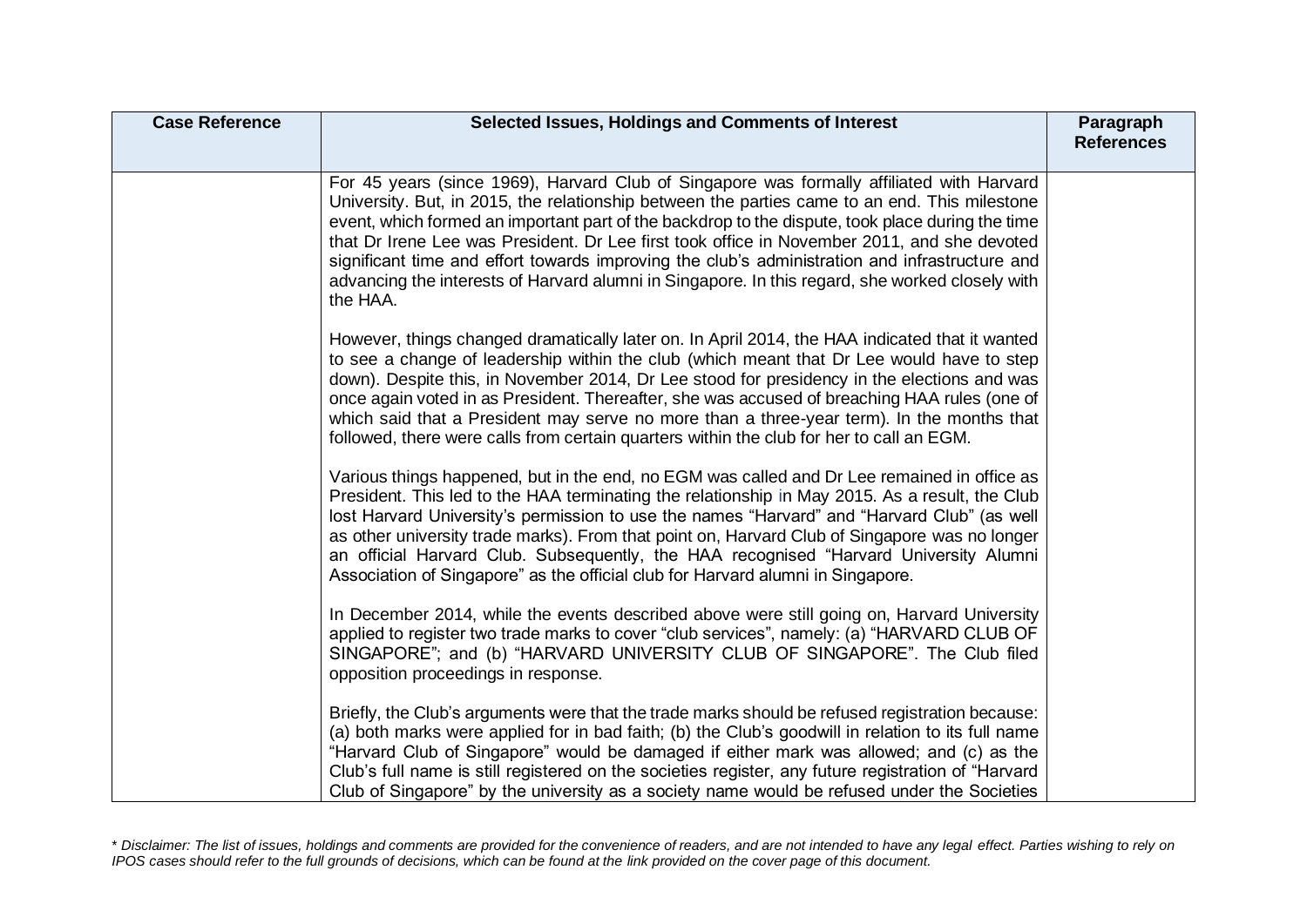| <b>Case Reference</b>                                                                                                               | Selected Issues, Holdings and Comments of Interest                                                                                                                                                                                                                                                                                                                                                                                                                                                                                                                                                                                                                                                                                                                                                                                                                                                                                                                                                                                                                                                                                                                                                                                                                                                                                                                                                          | Paragraph<br><b>References</b> |
|-------------------------------------------------------------------------------------------------------------------------------------|-------------------------------------------------------------------------------------------------------------------------------------------------------------------------------------------------------------------------------------------------------------------------------------------------------------------------------------------------------------------------------------------------------------------------------------------------------------------------------------------------------------------------------------------------------------------------------------------------------------------------------------------------------------------------------------------------------------------------------------------------------------------------------------------------------------------------------------------------------------------------------------------------------------------------------------------------------------------------------------------------------------------------------------------------------------------------------------------------------------------------------------------------------------------------------------------------------------------------------------------------------------------------------------------------------------------------------------------------------------------------------------------------------------|--------------------------------|
|                                                                                                                                     | Act, and therefore, the use and registration of the mark "HARVARD CLUB OF SINGAPORE"<br>would be prohibited by law (that is, the Societies Act) in Singapore.<br>Harvard University's main defence was structured along the following lines. First, the parties<br>were in a trade mark licensor-licensee relationship between May 1969 to May 2015. Second,<br>although there was no formal signed agreement, an agreement could be implied from the facts<br>and the way the parties conducted themselves. Third, the law in licensor-licensee situations is<br>that unless the parties agree otherwise, by default the licensor owns all of the goodwill, not the<br>licensee. Fourth, as a result, Harvard University owns all of the goodwill connected to "Harvard<br>Club of Singapore", therefore there cannot be damage to the Club's goodwill for it has none.<br>Fifth, as the licensor, it was well within the university's rights to apply for the trade marks in<br>question at any time it deemed fit and there was thus no bad faith involved. Sixth, registration<br>as a society is different from registration as a trade mark, and the Societies Act does not prohibit<br>the use of "HARVARD CLUB OF SINGAPORE" as a trade mark in Singapore.<br>The Hearing Officer agreed with Harvard University's arguments and allowed the trade mark<br>applications to proceed to registration. |                                |
| Multi Access Limited v<br>Guangzhou<br><b>Pharmaceutical Holdings</b><br>Limited [2019] SGIPOS<br>15<br><b>Note: Appeal Pending</b> | "王老吉" (the Chinese characters are pronounced "Wang Lao Ji" in Mandarin and "Wong Lo<br>Kat" in Cantonese) is a widely known and popular brand of herbal tea in China first formulated<br>by Mr Wong Chak Bong during the Qing dynasty.<br>Today, "王老吉" herbal tea is produced, marketed and sold by two different companies.<br>Guangzhou Pharmaceutical Holdings Limited sells it in mainland China, whereas Multi Access<br>Limited sells it in Hong Kong. Both parties have trade mark registrations relating to "王老吉"<br>and its derivations and transliterations in numerous jurisdictions around the world. In Singapore,<br>the Opponent, Multi Access, is the registered proprietor of, among other things, "WONG LO<br>KAT" in Classes 5 and 30.<br>The present dispute arose out of Guangzhou Pharmaceutical's application to register<br>"WONGLO" in Singapore under an international registration in Classes 5, 30 and 32. The                                                                                                                                                                                                                                                                                                                                                                                                                                                                  |                                |

<sup>\*</sup> *Disclaimer: The list of issues, holdings and comments are provided for the convenience of readers, and are not intended to have any legal effect. Parties wishing to rely on IPOS cases should refer to the full grounds of decisions, which can be found at the link provided on the cover page of this document.*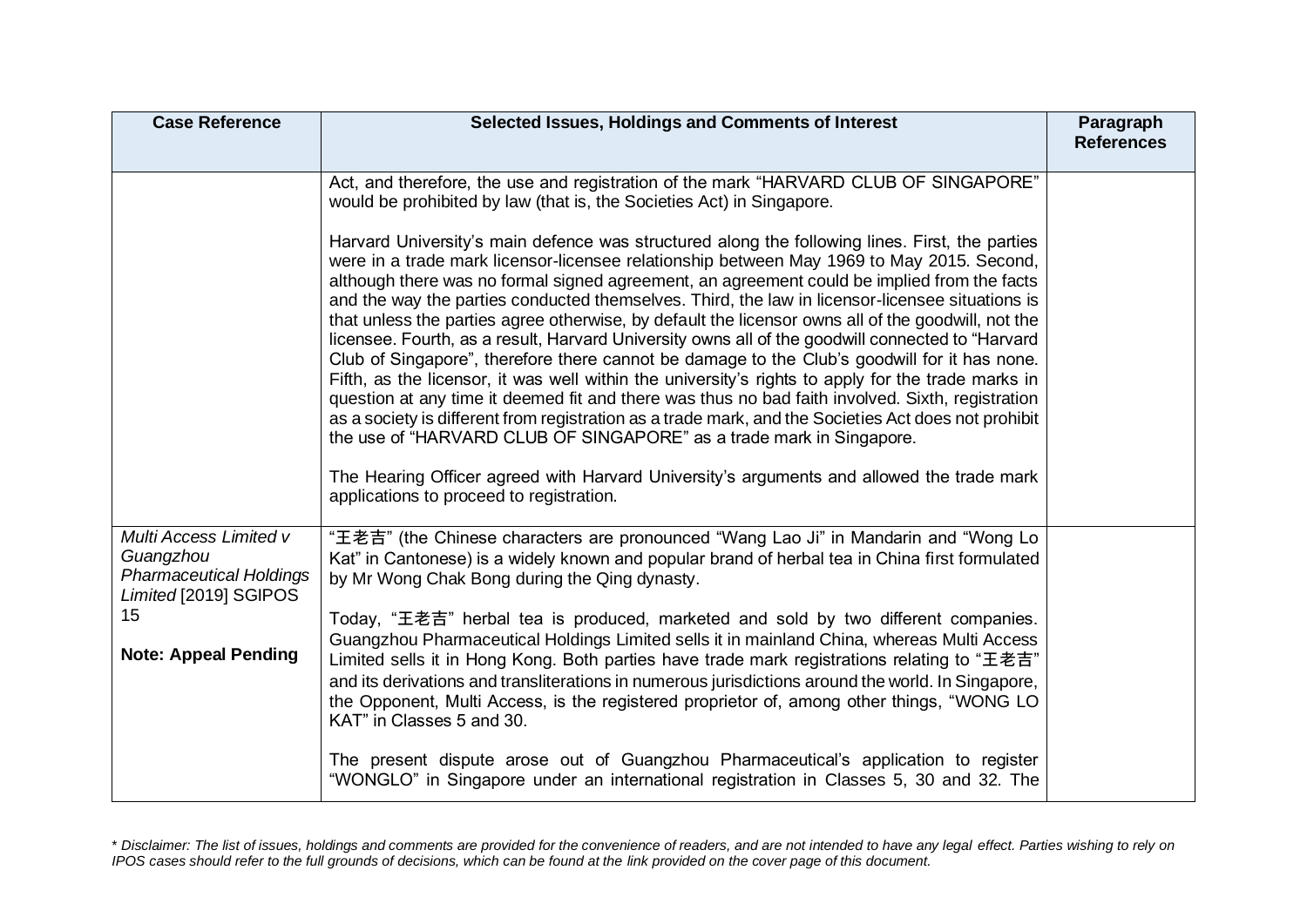| <b>Case Reference</b>                                          | Selected Issues, Holdings and Comments of Interest                                                                                                                                                                                                                                                                                                                                                                                                                                                                                                                                                                                                                                                                                                                                                                                                                                                                                                                                                                                                                                                                                                                                                      | Paragraph<br><b>References</b> |
|----------------------------------------------------------------|---------------------------------------------------------------------------------------------------------------------------------------------------------------------------------------------------------------------------------------------------------------------------------------------------------------------------------------------------------------------------------------------------------------------------------------------------------------------------------------------------------------------------------------------------------------------------------------------------------------------------------------------------------------------------------------------------------------------------------------------------------------------------------------------------------------------------------------------------------------------------------------------------------------------------------------------------------------------------------------------------------------------------------------------------------------------------------------------------------------------------------------------------------------------------------------------------------|--------------------------------|
|                                                                | Opponent relied on its earlier "WONG LO KAT" registration in order to oppose the trade mark<br>application.<br>Ultimately, the Hearing Officer found the competing marks to be more dissimilar than similar<br>overall and the opposition was unsuccessful.<br>Point of interest: Personal full names as opposed to personal names or surnames are better<br>able to distinguish goods and services of one trader from another. Personal full names, when<br>used as trade marks, will automatically imbue the mark with the capacity to distinguish, subject<br>to whether the full name is deemed extremely common or whether it is used in a trade where<br>there is a large number of traders.                                                                                                                                                                                                                                                                                                                                                                                                                                                                                                      | $[46] - [47]$                  |
| Intuit Inc. v Minterest<br>Private Limited [2019]<br>SGIPOS 16 | The Applicant, Minterest, applied to register "MINLEFESL" in respect of financial services<br>in Class 36. Its "minterest" business platform connects and facilitates investments by investors<br>in SMEs.<br>The application was opposed by Intuit Inc., which runs a financial services platform under the<br>trade mark "MINT". In brief, MINT allows individuals and SMEs to shop for and compare<br>loans/credit cards and track credit card, loan, bank and investment balances/transactions<br>through the MINT website (www.mint.com) and the MINT mobile app.<br>Intuit owned registrations for "MINT" in Classes 9, 36 and 42. Its pleaded case was based on<br>confusing similarity (under s 8(2)(b) of the Trade Marks Act) and passing off (under s 8(7)(a) of<br>the Act). In the assessment, the Hearing Officer found the competing marks "MINT" and "<br>minterest <sup>"</sup> to be more dissimilar than similar. Consequently, the opposition was<br>unsuccessful.<br>Although obiter, the Hearing Officer made two points in relation to a family of marks claim:<br>(1) Such a claim must be pleaded; and<br>(2) The marks relied on as constituting a family must be registered. | $[51]$                         |

<sup>\*</sup> *Disclaimer: The list of issues, holdings and comments are provided for the convenience of readers, and are not intended to have any legal effect. Parties wishing to rely on IPOS cases should refer to the full grounds of decisions, which can be found at the link provided on the cover page of this document.*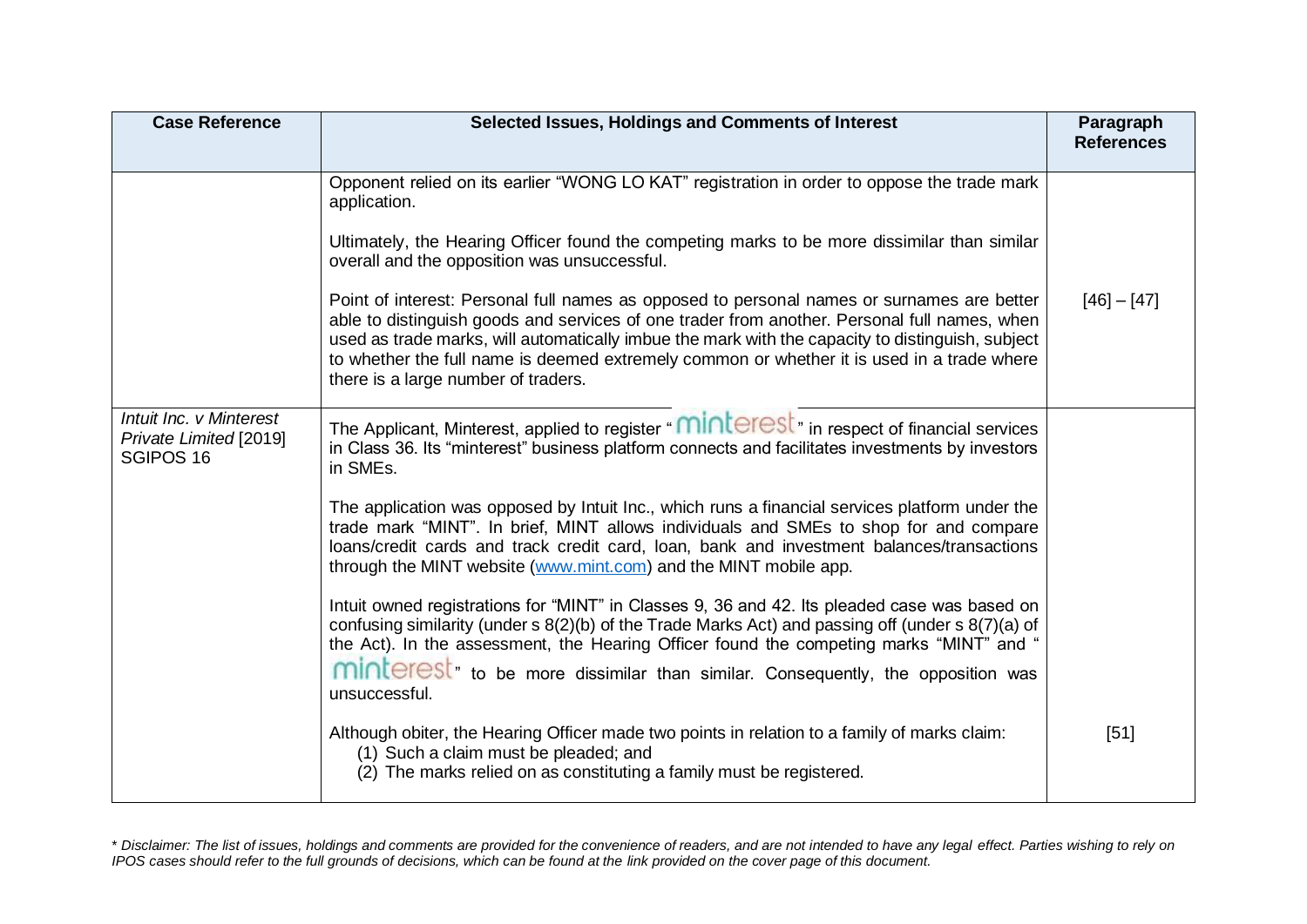| <b>Case Reference</b>                                                     | Selected Issues, Holdings and Comments of Interest                                                                                                                                                                                                                                                                                                                                         | Paragraph<br><b>References</b> |
|---------------------------------------------------------------------------|--------------------------------------------------------------------------------------------------------------------------------------------------------------------------------------------------------------------------------------------------------------------------------------------------------------------------------------------------------------------------------------------|--------------------------------|
| Bavaria N.V. v<br><b>Bayerischer Brauerbund</b><br>e. V. [2019] SGIPOS 17 | This is the first case in Singapore where an application for a collective mark has been opposed.<br>Unlike a trade mark, which serves to identify a specific trader as the source of goods (or<br>services), a collective mark can be used by any member of an association designated by the<br>collective mark. The opposed collective mark, "BAVARIAN BEER", was sought to be registered |                                |
| <b>Note: Appeal Pending</b>                                               | for "beers" in Class 32 by the Applicant, Bayerischer Brauerbund, an umbrella association for<br>the Bavarian brewing industry in the German Federal State of Bavaria formed in 1880. The<br>Opponent, Bavaria N.V., has brewed beer under the name "Bavaria" in Netherlands since 1930.<br>The following trade marks were relied on as earlier marks by the Opponent:                     |                                |
|                                                                           | (a) "BAVARIA HOLLAND BEER", registered for beer in Class 32                                                                                                                                                                                                                                                                                                                                |                                |
|                                                                           | : (0) [3] [3] L'ON [1]<br>(b)<br>registered for beer (among other things) in Class 32                                                                                                                                                                                                                                                                                                      |                                |
|                                                                           | (c)<br>, registered for beer (among other things) in Class 32. (This<br>mark was referred to in the decision as the "Earlier Blue Label Mark")                                                                                                                                                                                                                                             |                                |
|                                                                           | The Opponent raised the following grounds of opposition: (i) confusing similarity under $s(2)(b)$ ;                                                                                                                                                                                                                                                                                        |                                |
|                                                                           | (ii) passing off under s $8(7)(a)$ ; well-known trade marks under s $8(4)(b)(i)$ and $8(4)(b)(ii)$ .                                                                                                                                                                                                                                                                                       |                                |

<sup>\*</sup> *Disclaimer: The list of issues, holdings and comments are provided for the convenience of readers, and are not intended to have any legal effect. Parties wishing to rely on IPOS cases should refer to the full grounds of decisions, which can be found at the link provided on the cover page of this document.*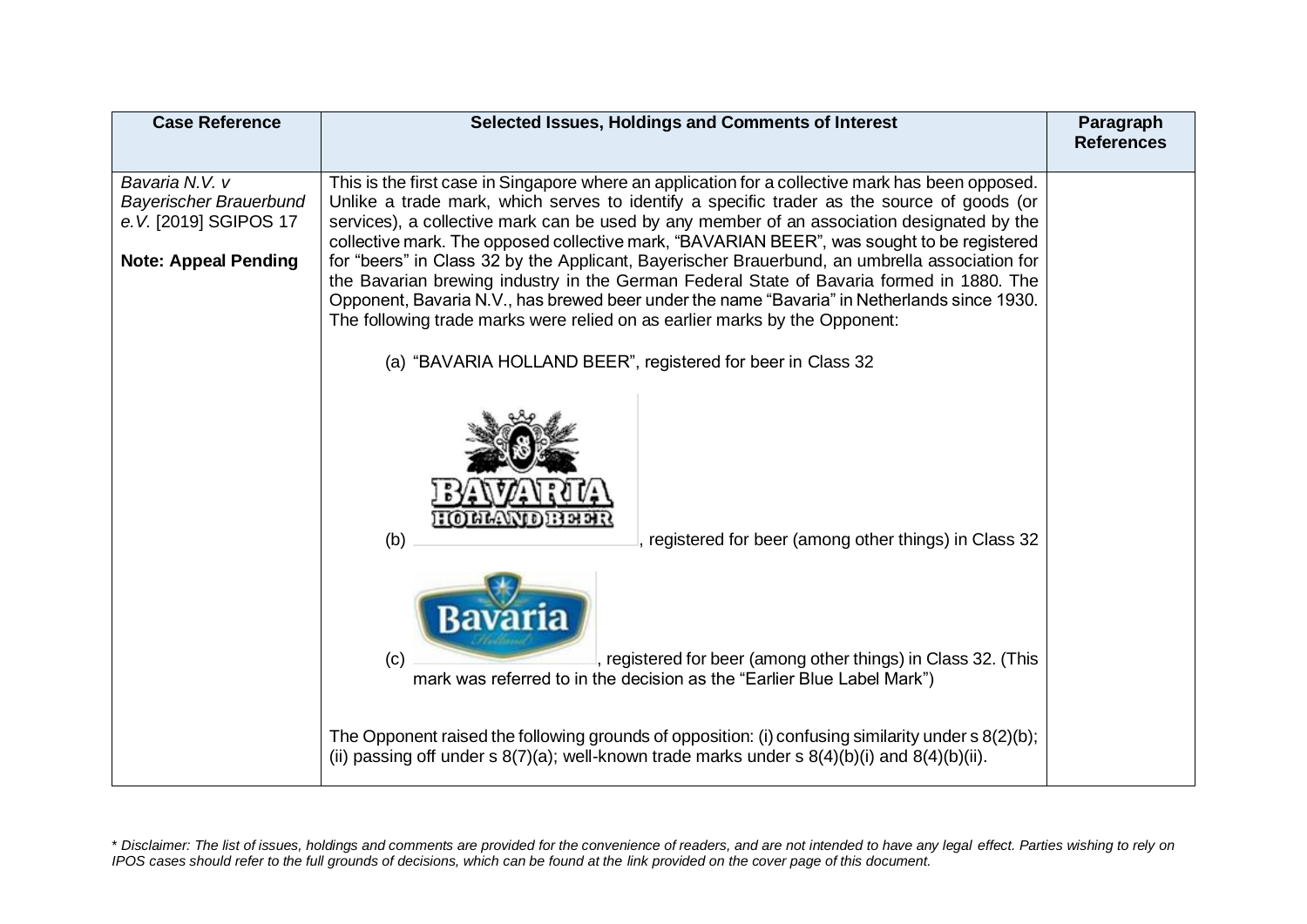| <b>Case Reference</b>                                                     | Selected Issues, Holdings and Comments of Interest                                                                                                                                                                                                                                                                                                                                                                                                                                                                                                                                                                                                                                                                                                                                                                                                                                                                                                                                                                                                                                                                                                                                                                                                                                                                                                                                                                                                                                                                                                                                                                                                                                                                      | Paragraph<br><b>References</b> |
|---------------------------------------------------------------------------|-------------------------------------------------------------------------------------------------------------------------------------------------------------------------------------------------------------------------------------------------------------------------------------------------------------------------------------------------------------------------------------------------------------------------------------------------------------------------------------------------------------------------------------------------------------------------------------------------------------------------------------------------------------------------------------------------------------------------------------------------------------------------------------------------------------------------------------------------------------------------------------------------------------------------------------------------------------------------------------------------------------------------------------------------------------------------------------------------------------------------------------------------------------------------------------------------------------------------------------------------------------------------------------------------------------------------------------------------------------------------------------------------------------------------------------------------------------------------------------------------------------------------------------------------------------------------------------------------------------------------------------------------------------------------------------------------------------------------|--------------------------------|
|                                                                           | In addition to the above grounds, the Opponent raised Paragraph 4 of the First Schedule (of<br>the Trade Marks Act) as a ground of objection to the application. The provisions in the First<br>Schedule set out additional requirements which a collective mark must comply with, beyond<br>the requirements applicable to trade marks. Para 4(1) provides that a collective mark "shall not<br>be registered if the public is liable to be misled as regards the character or significance of the<br>mark, in particular if it is likely to be taken to be something other than a collective mark". Para<br>4(2) states that the Registrar "may accordingly require that a mark include some indication<br>that it is a collective mark". One of the Opponent's argument, was that having regard to its<br>earlier registered trade marks (above), the public would be misled into believing that the<br>"BAVARIAN BEER" application was for a trade mark rather than a collective mark.<br>After hearing arguments, the Hearing Officer decided to exercise the Registrar's discretion<br>under Para 4(2) of the First Schedule to require that the application mark include an indication<br>that it is a collective mark. Consequently, the application was amended to include the words<br>"Collective Mark" below the words "BAVARIAN BEER", which had the effect of addressing the<br>objection.<br>In the result, the opposition was allowed under ss $8(2)(b)$ and $8(7)(a)$ on account of the fact that<br>the application conflicted with the Earlier Blue Label Mark. (The Hearing Officer did not find the<br>application mark to be similar to the other two earlier marks relied upon by the Opponent.) |                                |
| Aussino International Pte<br>Ltd v Aussino (USA) Inc.<br>[2019] SGIPOS 18 | This dispute involved an unsuccessful application for non-use revocation against the following<br>series of marks, registered in Class 24 in respect of "Textiles and textile goods, not included in<br>other classes; bed and table covers; bed blankets; bed clothes; bed covers; bed linen;<br>bedspreads; all included in Class 24."                                                                                                                                                                                                                                                                                                                                                                                                                                                                                                                                                                                                                                                                                                                                                                                                                                                                                                                                                                                                                                                                                                                                                                                                                                                                                                                                                                                |                                |

<sup>\*</sup> *Disclaimer: The list of issues, holdings and comments are provided for the convenience of readers, and are not intended to have any legal effect. Parties wishing to rely on IPOS cases should refer to the full grounds of decisions, which can be found at the link provided on the cover page of this document.*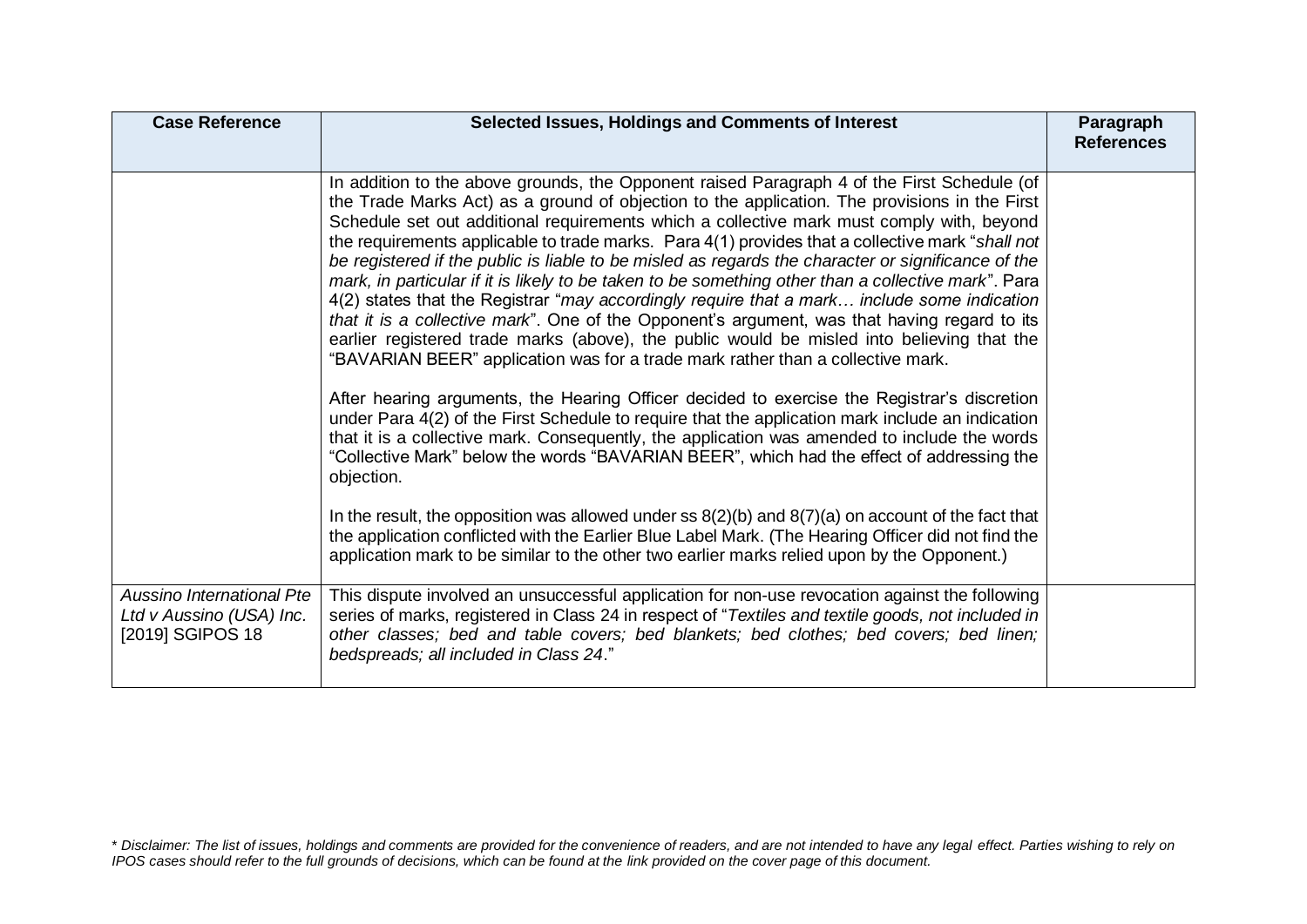| <b>Case Reference</b> | Selected Issues, Holdings and Comments of Interest                                                                                                                                                                                                                                                                                                                                                                                        |                                                                                                                                                                                      | Paragraph<br><b>References</b> |
|-----------------------|-------------------------------------------------------------------------------------------------------------------------------------------------------------------------------------------------------------------------------------------------------------------------------------------------------------------------------------------------------------------------------------------------------------------------------------------|--------------------------------------------------------------------------------------------------------------------------------------------------------------------------------------|--------------------------------|
|                       | One of the key issues that arose in the case was whether the Registered Proprietor's use of<br>the following variants of the mark amounted to genuine use of the registered mark. The Hearing<br>Officer's decision was that it did amount to genuine use given that the variants did not alter the<br>distinctive character of the registered mark, which resided in the word component "AUSSINO".<br>Mark as Used #19<br><b>AUSSINO</b> | <b>ALSSINO</b><br><b>AUSSINO</b><br>Mark as Used #210<br><b>AUSSIN</b><br>Home is where the heart is.<br>Hear is where the heart is.<br>URB THE REALT IS.<br>SOL O WERE THE HEAPT OF |                                |
|                       |                                                                                                                                                                                                                                                                                                                                                                                                                                           |                                                                                                                                                                                      |                                |